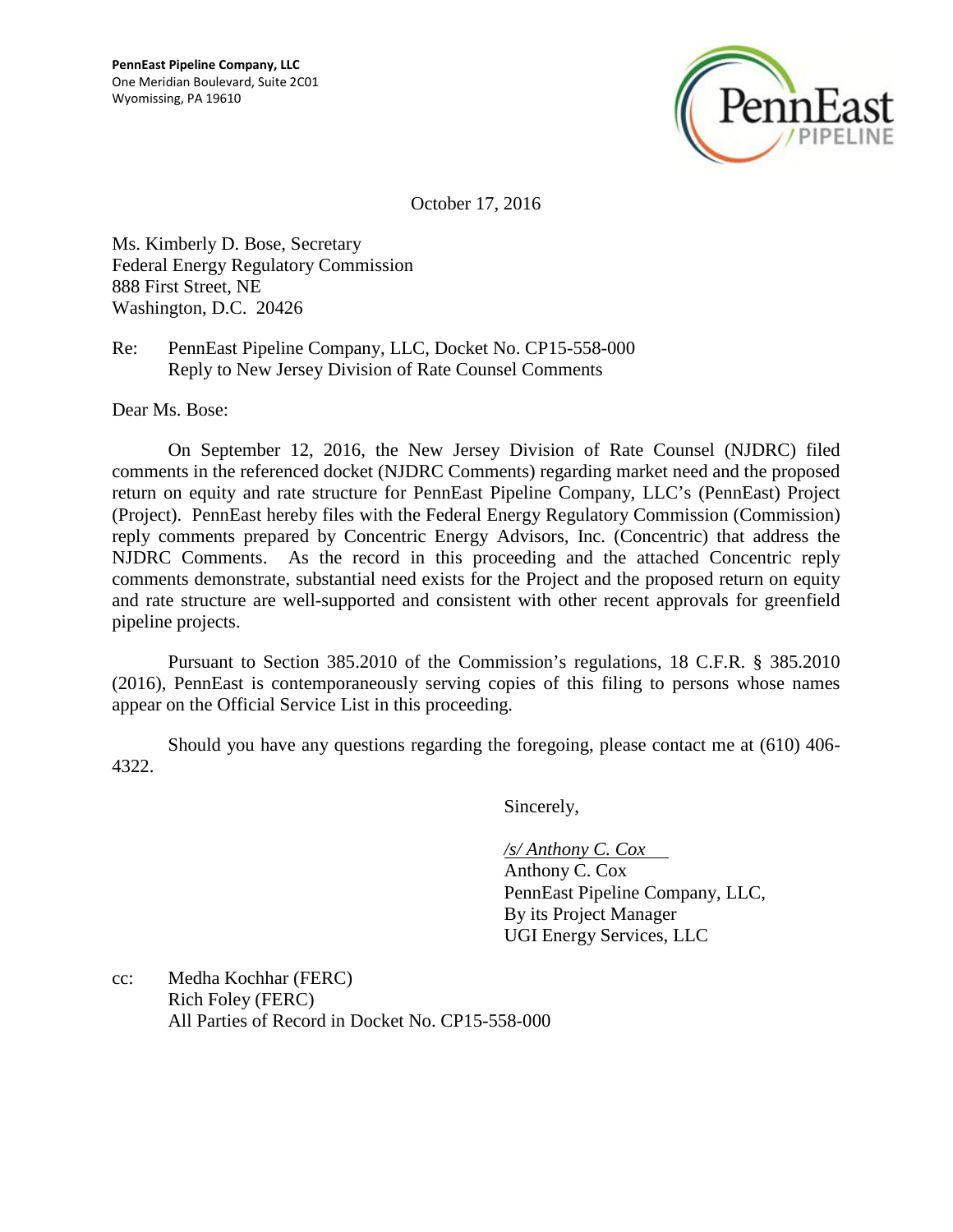# **REPLY COMMENTS OF CONCENTRIC ENERGY ADVISORS TO COMMENTS SUBMITTED BY THE NEW JERSEY DIVISION OF RATE COUNSEL REGARDING PENNEAST PIPELINE COMPANY, LLC**

PREPARED FOR PENNEAST PIPELINE COMPANY, LLC

OCTOBER 14, 2016



WWW.CEADVISORS.COM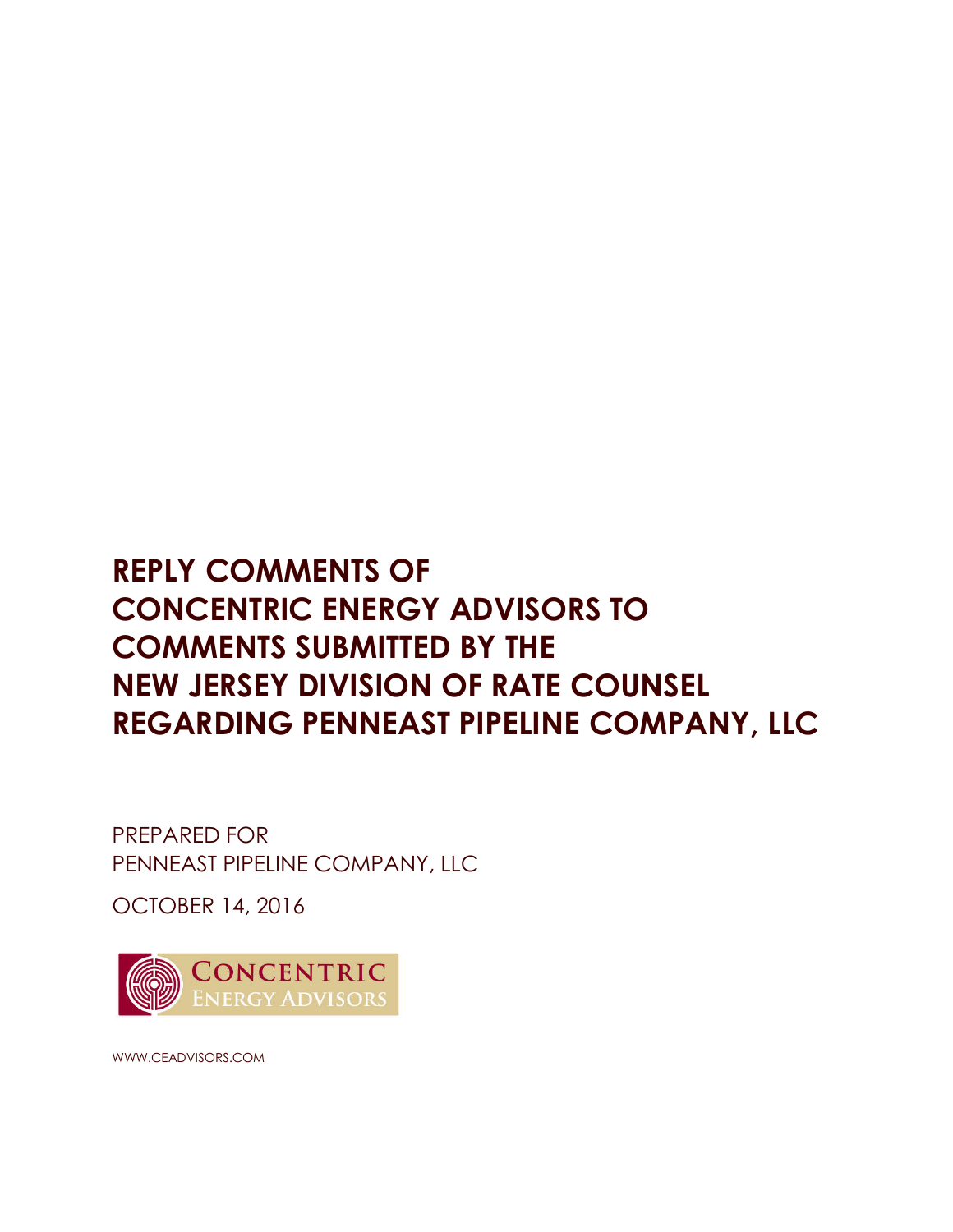# **TABLE OF CONTENTS**

| ı.        |      |                                                                                               |
|-----------|------|-----------------------------------------------------------------------------------------------|
| Α.        |      |                                                                                               |
| <b>B.</b> |      |                                                                                               |
| II.       |      |                                                                                               |
| Α.        |      |                                                                                               |
|           | i.   | The NJDRC Comments Ignore the Numerous Reasons Why LDCs Contract for Pipeline Capacity        |
|           | ii.  | NJDRC's Claim of Lower Pipeline Utilization is Both Irrelevant to A Demonstration of Need for |
| <b>B.</b> |      | NJDRC's CLAIM REGARDING PENNEAST's PROPOSED ROE IS UNSUPPORTED AND BASED ON                   |
|           | i.   | The NJDRC Comments Incorrectly Link the Proposed ROE to the Costs to be Paid by New Jersey    |
|           | ii.  |                                                                                               |
|           | ii.  |                                                                                               |
|           | iii. | The Proposed Cost of Debt is Consistent With - And Lower Than - The Costs of Debt Approved    |
| III.      |      |                                                                                               |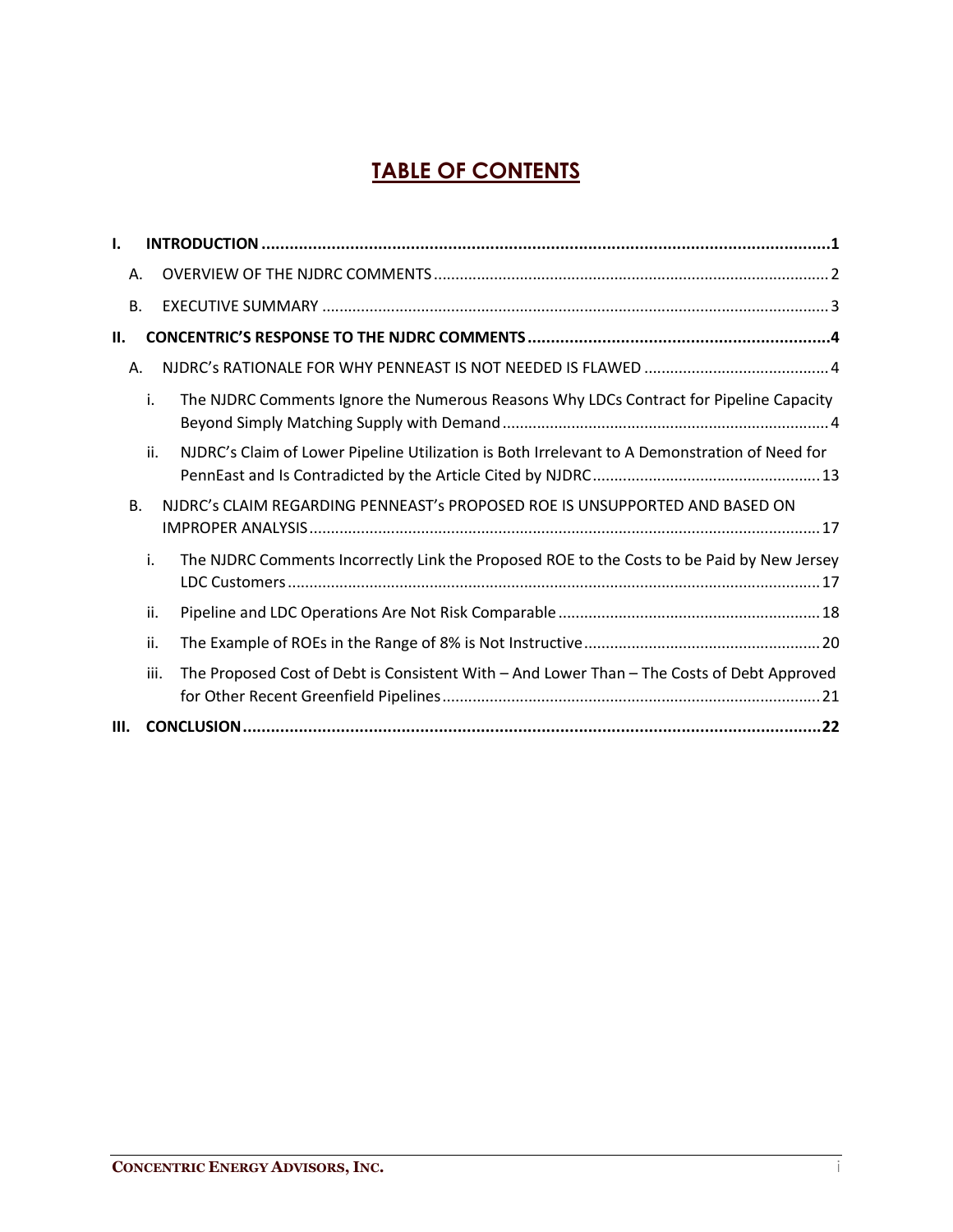## **I. INTRODUCTION**

- 1. Concentric Energy Advisors, Inc. ("Concentric") has been retained by PennEast Pipeline Company, LLC ("PennEast") to independently review and reply to the comments submitted by the New Jersey Division of Rate Counsel ("NJDRC"), including the accompanying affidavit of Dr. David E. Dismukes, Ph.D., filed in Docket No. CP15-558 ("NJDRC Comments"). 1
- 2. Concentric is a management consulting and financial advisory firm focused on the North American energy industry. Concentric offers a broad range of advisory and support services, and our expertise spans the natural gas, power, and oil markets. In particular, Concentric's experts have extensive experience in natural gas pipeline matters for a broad range of clients, including utilities, electric generators, pipelines, producers, natural gas storage providers, LNG developers, and lenders. Our engagements have spanned regulatory and litigation support at the federal, state and provincial levels, in-depth assessments of North American energy markets and all aspects of the regulatory process, from policy matters to cost of service, cost allocation and rate design issues.
- 3. These reply comments have been prepared by Mr. Toby Bishop, Vice President, and Ms. Ann Bulkley, Vice President, of Concentric.

Mr. Bishop has over 20 years of management and economic consulting experience advising energy industry clients throughout the United States and Canada. Mr. Bishop has a broad range of experience covering strategic, regulatory, financial, and transactional matters. Specifically, Mr. Bishop has extensive regulatory and litigation experience regarding both natural gas and electric issues, including federal and state rate case proceedings, contractual disputes, regulatory strategy and policy formulation, market power and competitive concerns, and asset development. In addition, Mr. Bishop has substantial experience assisting clients with market and asset evaluations, including due diligence for acquisitions and divestitures, market entry/exit and competitive assessments, and asset valuation. Mr. Bishop has testified before the Federal Energy Regulatory Commission ("FERC" or "Commission") and the National Energy Board of Canada.

Ms. Bulkley has over 20 years of management and economic consulting experience in the energy industry. Ms. Bulkley has extensive state and federal regulatory experience on both electric and natural gas issues including rate of return, cost of equity and capital structure issues, valuation, and regulatory and litigation support. Ms. Bulkley was instrumental in developing Concentric's cost of capital practice including developing the analytical

<sup>&</sup>lt;sup>1</sup> New Jersey Division of Rate Counsel, Comments of the New Jersey Division of Rate Counsel, Federal Energy Regulatory Commission, Docket No. CP15-558, September 12, 2016. While Concentric's reply comments address a number of issues raised in the NJDRC Comments, simply because an issue is not addressed herein does not indicate that we support the analysis or conclusions of such issues in the NJDRC Comments.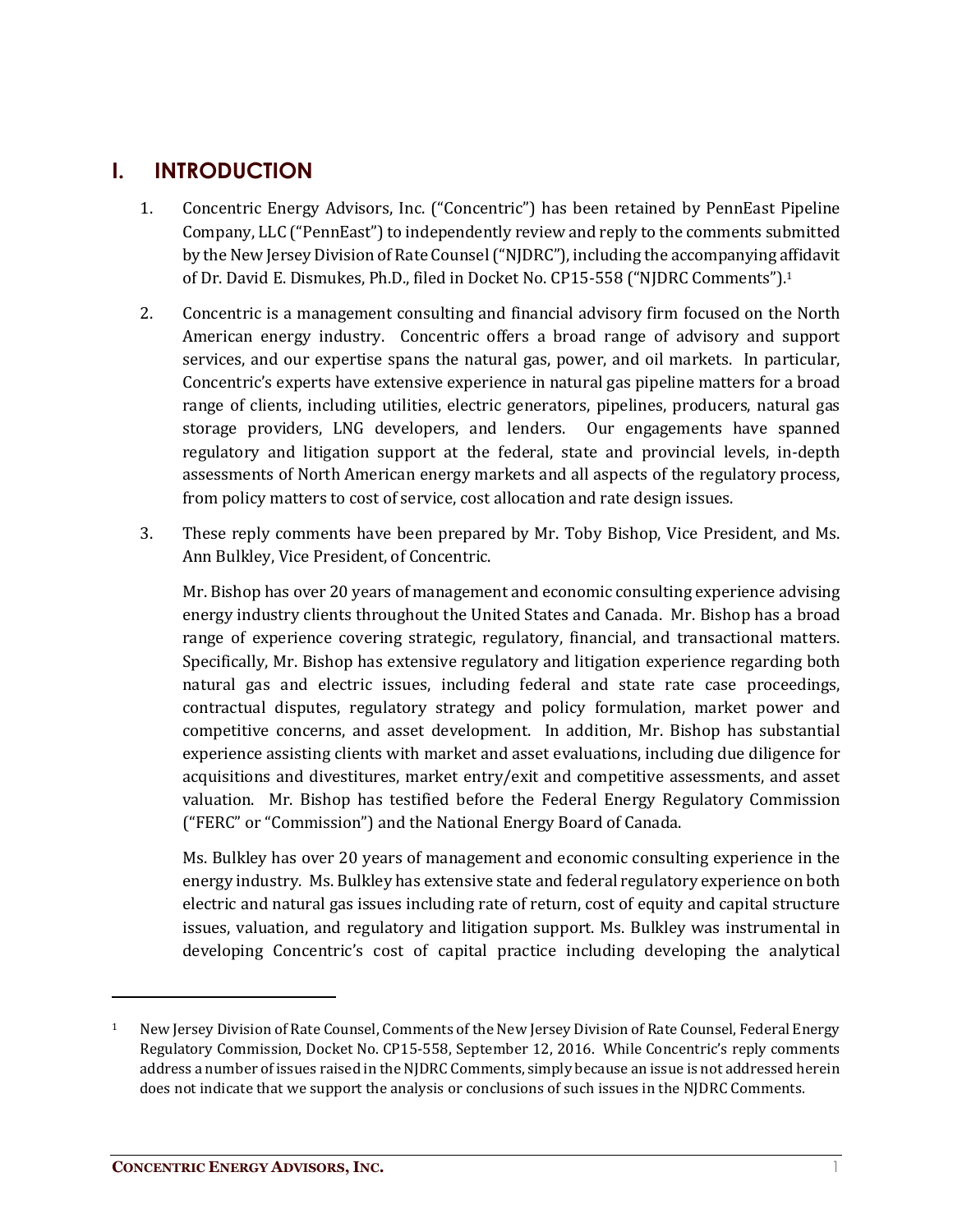foundation, providing strategic advice to clients and providing expert testimony. Ms. Bulkley has assisted investors seeking to acquire utility assets, providing valuation services including an understanding of regulation, market expected returns, and the assessment of utility risk factors. In addition, Ms. Bulkley has assisted clients with valuations of public utility and industrial properties for ratemaking, purchase and sale considerations, ad valorem tax assessments, and accounting and financial purposes. Ms. Bulkley has also assisted clients in the areas of contract and business unit valuation, strategic alliances, market restructuring and regulatory and litigation support. Ms. Bulkley has testified in numerous jurisdictions throughout the U.S., and is a Certified General Appraiser licensed in the Commonwealth of Massachusetts.

4. PennEast is proposed to be an approximately 120-mile, primarily 36-inch natural gas transmission pipeline capable of transporting approximately 1,100 MDth/d of natural gas from northeastern Pennsylvania to southeastern Pennsylvania, central New Jersey and surrounding states, with numerous receipt and delivery points, as well as various interconnections with other natural gas transmission pipelines along the route.<sup>2</sup> Currently, PennEast is nearly fully subscribed, having firm contractual commitments with 12 different shippers totaling 990 MDth/d of the approximately 1,100 MDth/d of capacity on the proposed pipeline project.<sup>3</sup> These contractual commitments are with local natural gas distribution companies ("LDCs"), natural gas producers, marketers, independent power producers, and an interstate natural gas pipeline.

#### **A. OVERVIEW OF THE NJDRC COMMENTS**

- 5. The NJDRC Comments assert that:
	- PennEast has failed to demonstrate "whether the Mid-Atlantic region in fact needs the proposed additional pipeline capacity," and whether an increased demand for natural gas in the region in fact exists. 4 NJDRC purports to support this assertion on the basis that:

<sup>&</sup>lt;sup>2</sup> PennEast is currently projected to have delivery interconnections with UGI Central Penn Gas, Inc., UGI Utilities, Inc., Columbia Gas Transmission L.L.C, Elizabethtown Gas, NRG REMA, LLC, Texas Eastern Transmission, LP, Algonquin Gas Transmission LLC, and Transcontinental Gas Pipe Line Company, LLC (*see*, FERC, Docket No. CP15-558, PennEast Pipeline Project, FERC Section 7(c) Application Resource Report 1, September 24, 2015, p. 1-2).

<sup>3</sup> *Id*., p. 1-3.

<sup>4</sup> NJDRC Comments, pp. 2-3.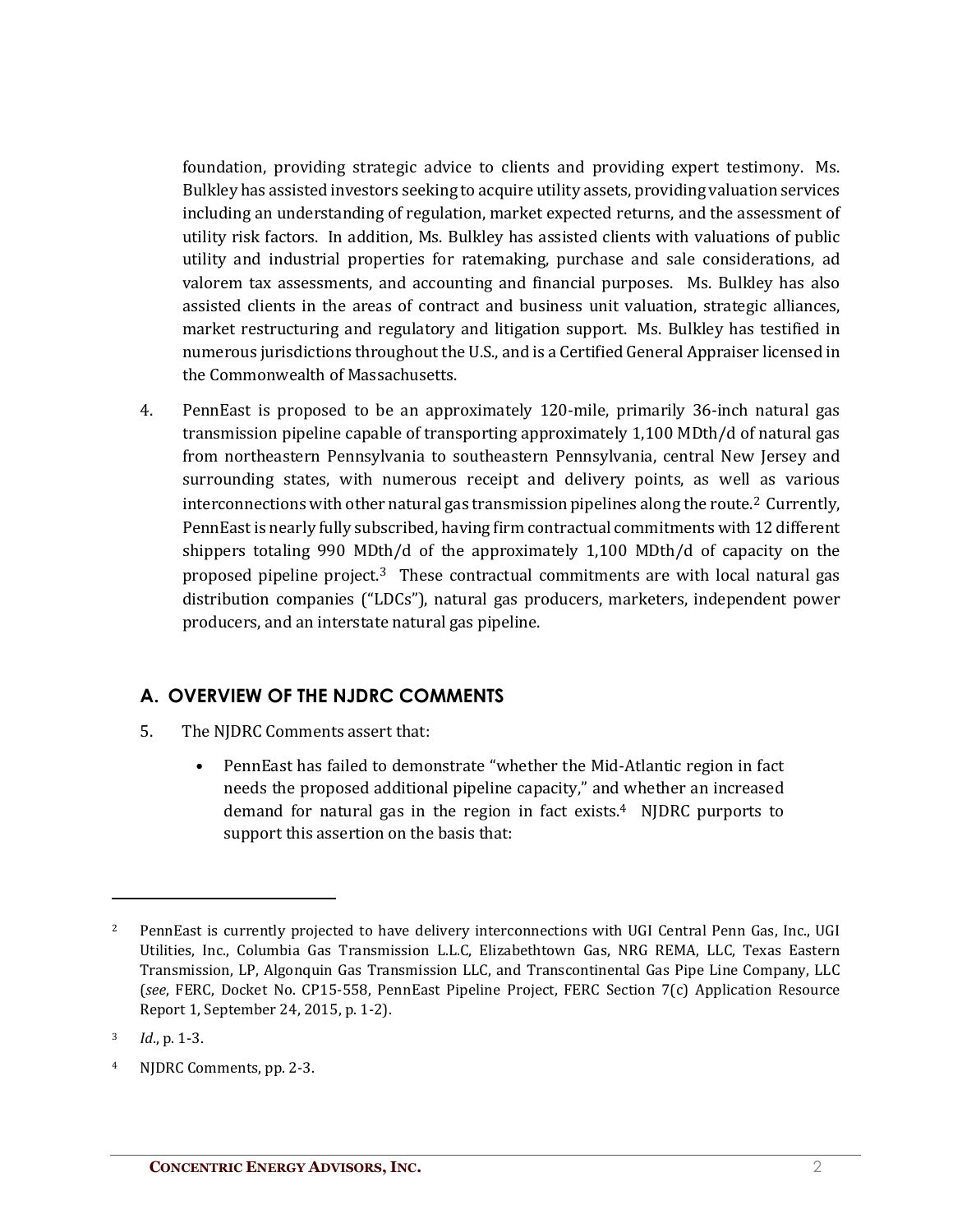- The forecasted supply and demand requirements for New Jersey and Pennsylvania local gas distribution companies ("LDCs") can be met through existing supply arrangements, indicating that there is no imminent need for significant amounts of additional pipeline capacity. 5
- There is underutilized upstream pipeline capacity due to increased natural gas production in the Marcellus Shale and Utica Shale and LDCs have turned back pipeline capacity in recent years, thus suggesting that the market does not demand additional access to the Marcellus Shale. 6
- PennEast's proposed rate of return on equity ("ROE"), cost of debt and 60% equity capital structure upon which the recourse rates are based are excessive, and the need for the pipeline appears to be driven more by a higher return on investment than any actual deficiency in gas supply or pipeline capacity to transport it.<sup>7</sup>
- If the Commission authorizes PennEast's proposed ROE of 14%, then the Commission should limit the pipeline's equity capital structure to 50%.8
- 6. The NJDRC asks that its comments be taken into consideration when the Commission determines the actions that should be taken regarding PennEast's application for authorization to construct the proposed pipeline facilities.

#### **B. EXECUTIVE SUMMARY**

- 7. Based on our review of the NJDRC Comments, we conclude that:
	- The premise of NJDRC's assessment regarding the "need" for PennEast is flawed. NJDRC incorrectly concludes that PennEast is not needed based solely from the perspective of the ability of LDCs to meet peak demand requirements when many other factors are relevant.
	- The NJDRC Comments overlook the numerous reasons that LDCs (and other shippers) contract for pipeline capacity (*e.g*., cost savings, supply security and reliability, supply diversity, supply flexibility, price stability); it is not simply to meet peak demand requirements as suggested by the NJDRC Comments.
	- The numerous benefits that pipeline capacity diversification can provide to shippers have been widely recognized and considered by state regulators

<sup>5</sup> *Id*., pp. 5-6.

<sup>6</sup> *Id*., pp. 6-8.

<sup>7</sup> *Id*., p. 8.

<sup>8</sup> *Id*., p. 14.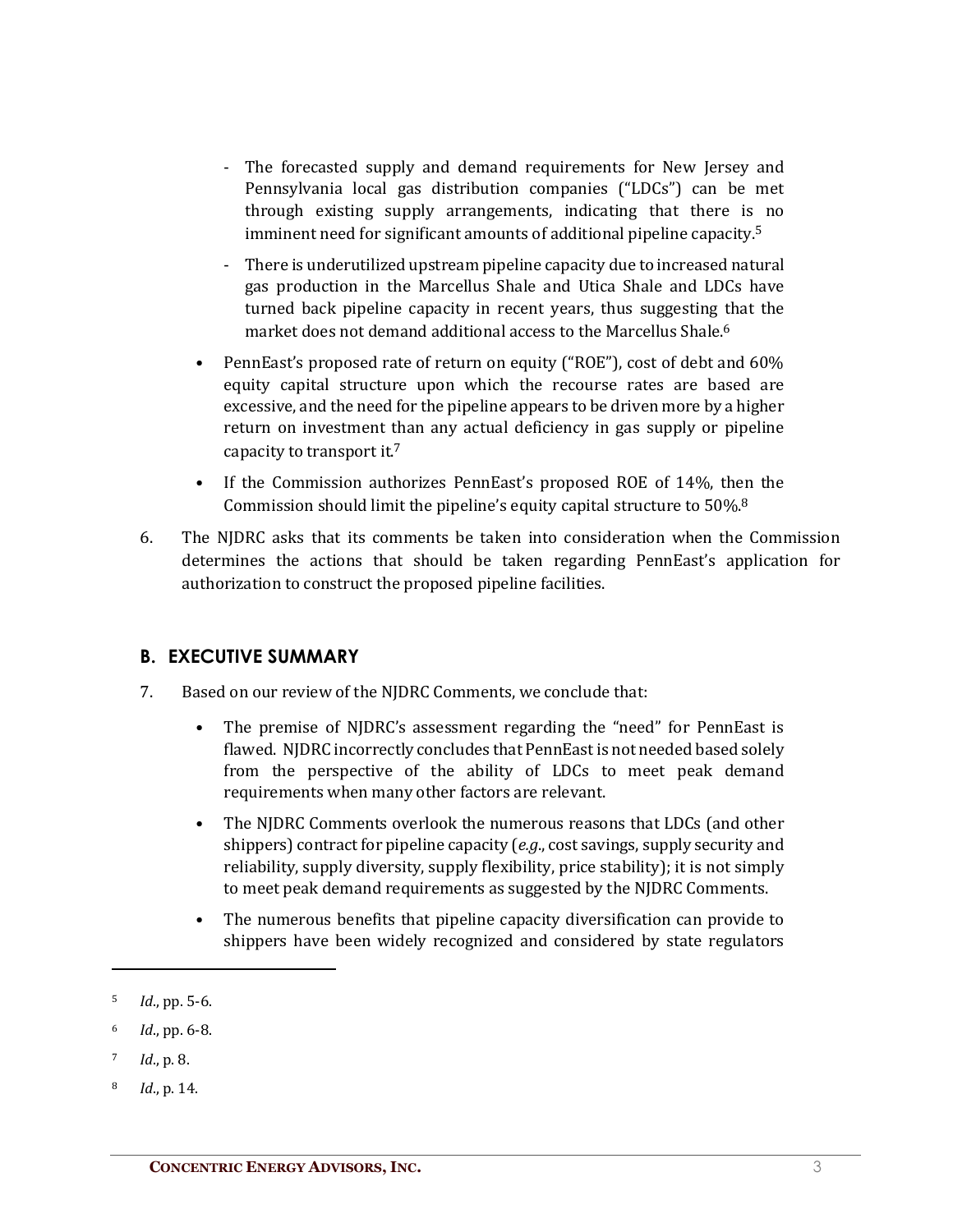when assessing the reasonableness of LDC contracting decisions. In New Jersey and Pennsylvania in particular, the LDCs' gas supply plans are reviewed on an annual basis.

- While alleging the proposed ROE and cost of debt underlying the recourse rate are excessive, the NJDRC Comments make a number of incorrect assumptions and are not instructive for assessing the ROE or cost of debt for PennEast.
- As a threshold matter, PennEast's existing shippers will not pay the recourse rate as assumed by the NJDRC Comments, since all shippers have elected to pay a negotiated rate. Thus, there is no basis to NJDRC's claim that New Jersey LDCs will pay the proposed 14% ROE reflected in the recourse rate, nor that the proposed ROE is a motivating factor for the project – not the need for the infrastructure.
- Moreover, the NJDRC Comments focus on the authorized returns of New Jersey and other LDCs, as well as other projects that are not greenfield pipeline projects, in evaluating the proposed ROE. The examples cited by the NJDRC Comments are not instructive and are inconsistent with the risk comparability standards established in *Hope* and *Bluefield*. The Commission has historically not relied on LDCs as a risk-comparable proxy group for existing or greenfield pipeline projects. Thus, the examples offered by the NJDRC Comments are not relevant to establishing the cost of equity for a greenfield pipeline project.
- Lastly, PennEast's proposed debt cost is consistent with, and lower than, the costs of debt that the Commission has approved for other recent greenfield pipelines, including pipelines in the same region as PennEast.

# **II. CONCENTRIC'S RESPONSE TO THE NJDRC COMMENTS**

#### **A. NJDRC's RATIONALE FOR WHY PENNEAST IS NOT NEEDED IS FLAWED**

#### *i. The NJDRC Comments Ignore the Numerous Reasons Why LDCs Contract for Pipeline Capacity Beyond Simply Matching Supply with Demand*

8. Based on a review of projected peak day load and projected gas supply resources for Pennsylvania and New Jersey LDCs, NJDRC states that these LDCs have stable loads with little forecasted growth, and that their forecasted supply and demand requirements can be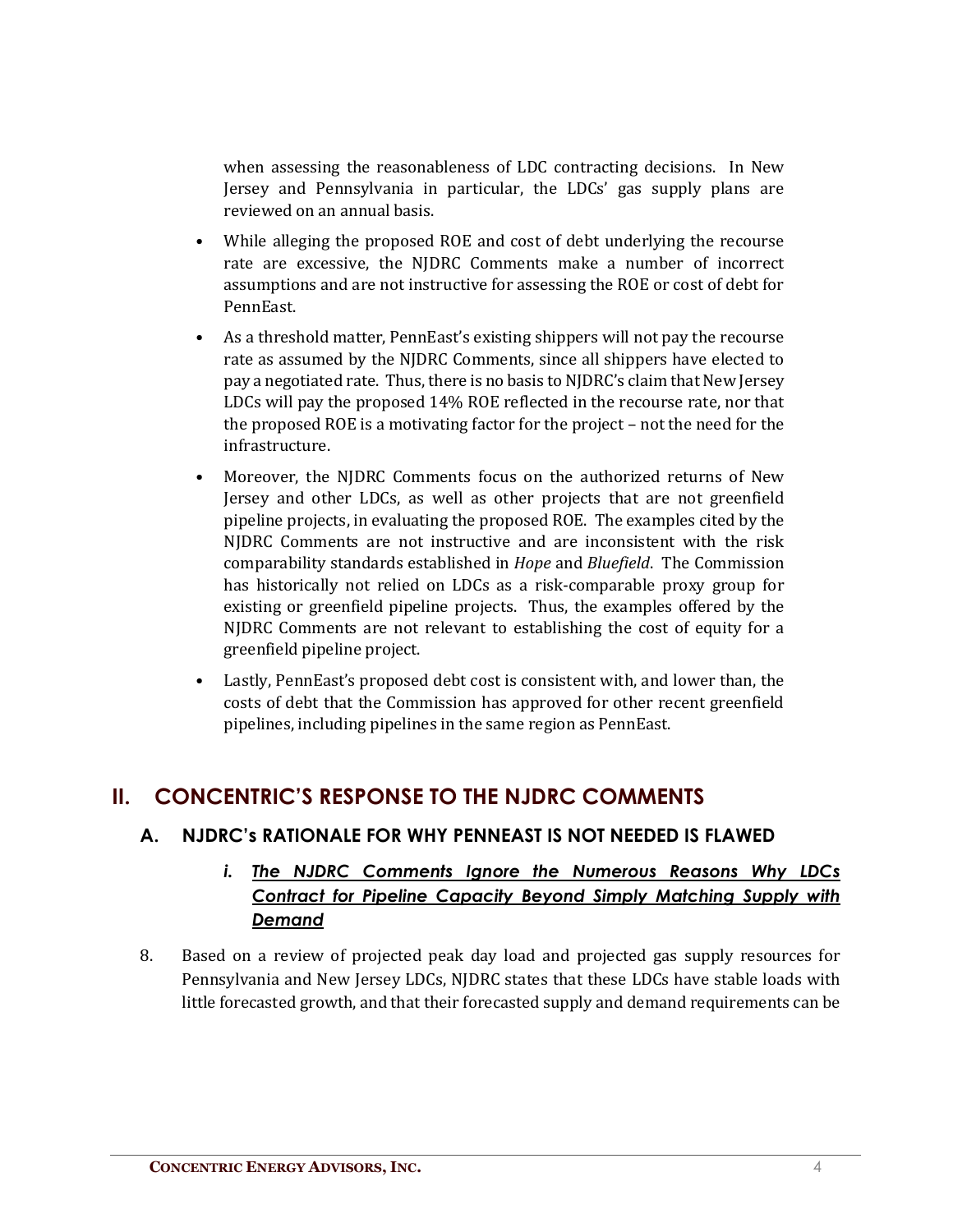met through existing supply arrangements.<sup>9</sup> In addition, the NJDRC Comments state that one New Jersey LDC (*i.e.*, Public Service Electric & Gas Co. ("PSE&G")) has recently turned back pipeline capacity, and several have reported having "sufficient access to production from the Marcellus Shale."10 Accordingly, the NJDRC Comments state that there is no need for the additional pipeline capacity to be provided by PennEast, and conclude that PennEast has not demonstrated that the pipeline is needed.

- 9. However, there are critical flaws with the NJDRC's conclusion regarding a lack of need for PennEast. Most importantly, the NJDRC is questioning the business decisions of the LDCs to execute the service commitments on PennEast; however, the Commission has repeatedly found that "service commitments constitute strong evidence that there is market demand for the project."11
- 10. Notwithstanding that the service commitments alone support the need for PennEast, the NJDRC Comments narrowly equate the "need" for pipeline infrastructure strictly on the basis of LDCs having sufficient transportation capacity to meet the peak needs of their LDC customers. In other words, the NJDRC Comments ignore the numerous reasons that LDCs and other shippers contract for pipeline capacity, and the benefits associated with those decisions, beyond simply being able to meet peak demands. As discussed below, these various other factors that LDCs evaluate when deciding to contract for pipeline capacity have been viewed by state regulators as prudent and rational considerations that can provide benefits to utility customers, and consequently, should not be ignored.
- 11. Clearly, matching delivery capability with projected peak demand in order to facilitate reliable gas service is an important aspect of LDCs' provision of service. However, NJDRC's assessment of the need for PennEast ignores that LDCs and other shippers make specific pipeline contracting decisions for many reasons. Factors such as cost savings, supply security and reliability, supply diversity, supply flexibility, price stability, and the ability to grow and meet incremental demand, also play an important role in the decision-making. PennEast provides shippers the opportunity to take advantage of these benefits.
- 12. LDCs have an obligation, as overseen by their state regulator, to procure natural gas supply and associated delivery capacity for their customers at reasonable prices and terms while

<sup>9</sup> NJDRC Comments, p. 5.

<sup>10</sup> *Id*., p. 7.

<sup>11</sup> *See, e.g*., *Algonquin Gas Transmission, LLC*, 150 FERC ¶ 61,163, at P 23 (2015) (citing Certificate Policy Statement at p. 61,748); *see also Transcontinental Gas Pipe Line Co., LLC*, 147 FERC ¶ 61,102, at P 42 (2014); *Sierrita Gas Pipeline, LLC*, 147 FERC ¶ 61,192, at P 36 n.26 (2014); *Dominion Transmission, Inc.*, 141 FERC ¶ 61,240, at P 23 (2012).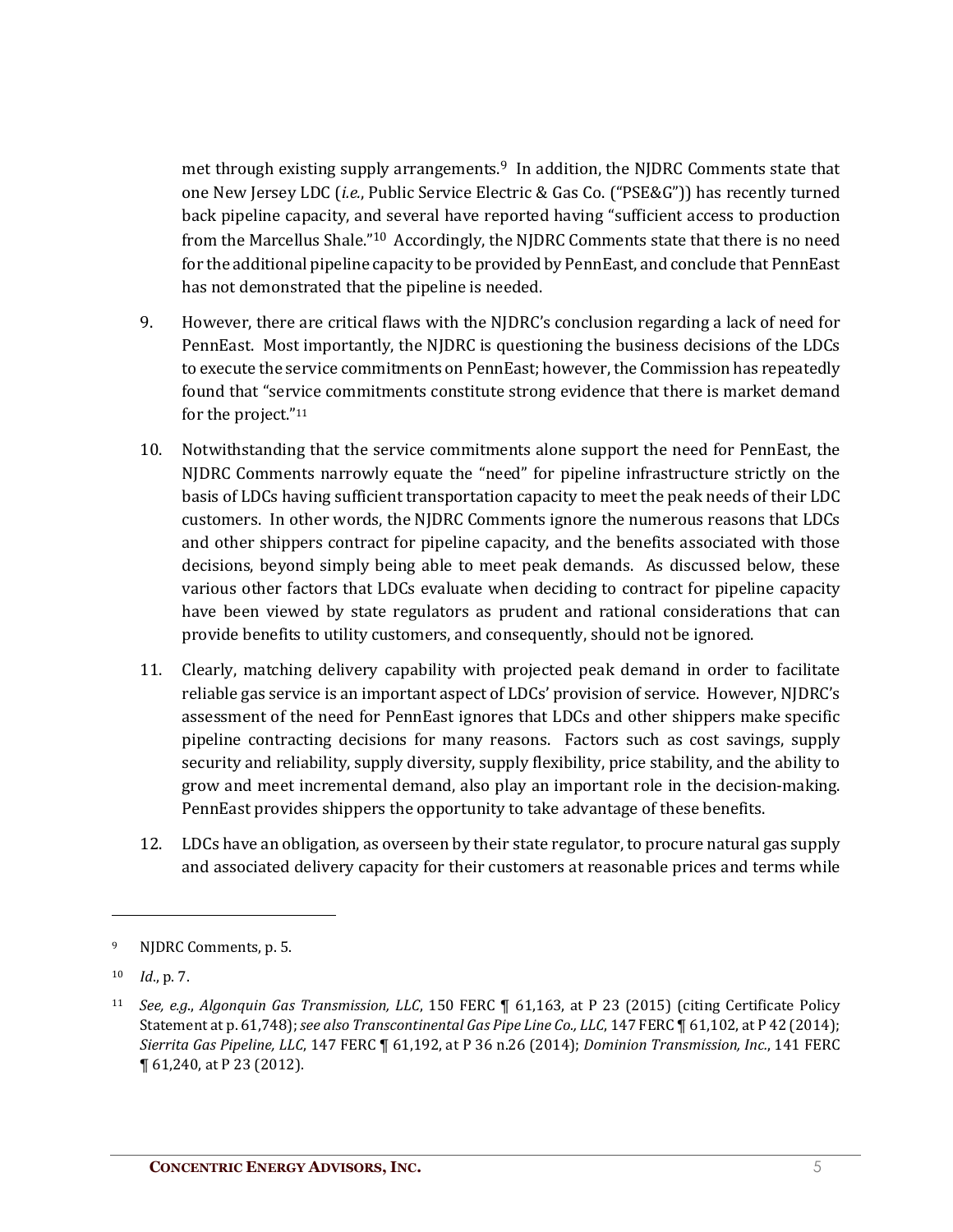continuing to provide safe and reliable service.12 One benefit that PennEast provides is the opportunity for LDCs and other shippers to replace natural gas supplies purchased in one production area (*e.g*., the Gulf Coast) with less costly supplies in another production area (e*.g*., the Marcellus Shale). Shippers on PennEast, including Consolidated Edison, PSEG Power, South Jersey Gas, and UGI Energy Services, specifically cite the opportunity to lower gas costs for customers as a reason for contractually committing to capacity on PennEast. 13

- 13. PennEast shippers have also cited many other reasons for making long-term contractual commitments for this capacity, including:
	- (i) reliability (cited by New Jersey Natural Gas and South Jersey Gas);
	- (ii) supply and pipeline diversity (cited by Elizabethtown Gas, New Jersey Natural Gas, Texas Eastern, and Consolidated Edison);
	- (iii) flexibility (cited by PSEG Power, South Jersey Gas, Texas Eastern, and Consolidated Edison);
	- (iv) price stability (cited by New Jersey Natural Gas and South Jersey Gas); and
	- (v) expansion opportunities (cited by Elizabethtown Gas and South Jersey Gas). <sup>14</sup>
- 14. There are numerous examples of state regulators recognizing the value and importance of these many price and non-price factors when evaluating utilities' decisions to contract for pipeline capacity.

<sup>12</sup> Both the Pennsylvania Public Utilities Commission ("PAPUC") and the New Jersey Board of Public Utilities ("NJBPU") cite in their mission statements the goal of ensuring cost-effective energy for consumers. For example, the PAPUC's mission is to balance "the needs of consumers and utilities; ensures safe and reliable utility service at reasonable rates; protects the public interest; educates consumers to make independent and informed utility choices; furthers economic development; and fosters new technologies and competitive markets in an environmentally sound manner." (Pennsylvania Public Utility Commission, http://www.puc.state.pa.us/about\_puc.aspx; accessed October 7, 2016). In addition, the NJBPU's mission statement is, "[t]o ensure that safe, adequate, and proper utility services are provided at reasonable, nondiscriminatory rates to all members of the public who desire such services. To develop and regulate a competitive, economically cost effective energy policy that promotes responsible growth and clean renewable energy sources while maintaining a high quality of life in New Jersey." (New Jersey Board of Public Utilities, http://www.state.nj.us/bpu/about/mission/; accessed October 7, 2016).

<sup>13</sup> Resource Report 1, PennEast Pipeline Company LLC, Federal Energy Regulatory Commission, Docket No. CP15-558, September 24, 2015, pp. 1-3 through 1-5; Motion to Intervene and Supporting Comments of Consolidated Edison Company of New York, Inc., Federal Energy Regulatory Commission, Docket No. CP15- 558, October 29, 2015.

<sup>14</sup> *Id*.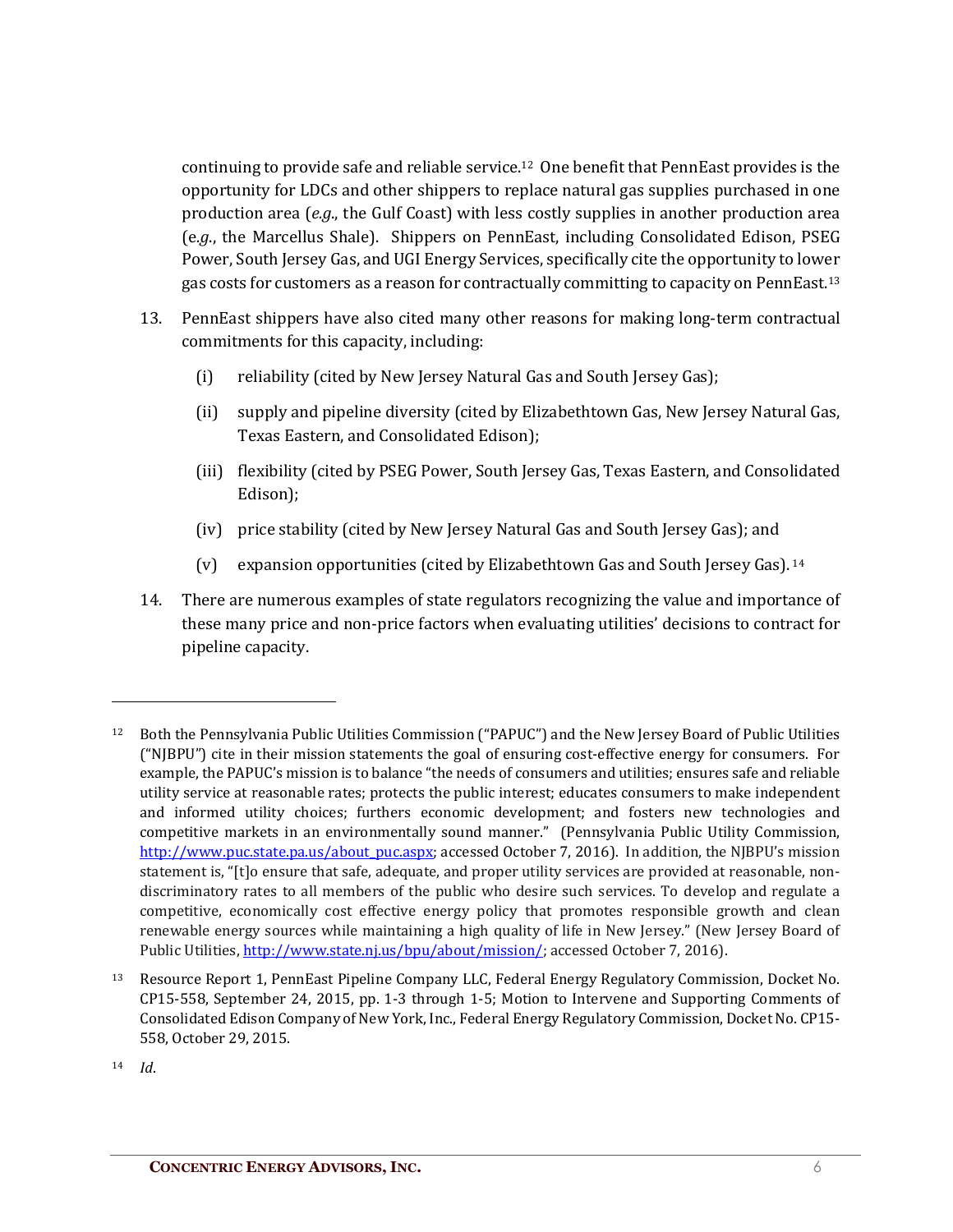- 15. For example, in New Jersey, the NJBPU recently approved the construction of the Southern Reliability Link Project ("SRL"), an approximately 30-mile pipeline project proposed by New Jersey Natural Gas Company ("NJNG"). In approving the proposed project, the NJBPU found that the project was consistent with the legal framework for reviewing proposed pipeline infrastructure, and that NJNG had shown that the project was "reasonably necessary for the service, convenience or welfare of the public."15 In making this determination, the NJBPU concluded that the additional capacity was necessary due to "the potential for an upstream supply interruption or disruption" on NJNG's system, and that, "[t]he SRL will provide a significant, diverse feed to NJNG's transmission system and support the integrity of such, while minimizing the risk of an interstate supply interruption."16 The NJBPU made a similar finding in a recent South Jersey Gas Company case as well.17
- 16. The PAPUC has approved programs proposed by LDCs in the state in order to facilitate an increased access to natural gas. In the recommended decision regarding the proposal put forward by the UGI utilities, which was subsequently approved by the PAPUC, the Administrative Law Judge recognized the benefit that increased access to natural gas can provide to customers:

The GET Gas Pilot Programs appear to provide public benefits by allowing approximately 10,000 or more new customers to receive the benefits of natural gas service. Natural gas is a relatively clean, inexpensive and abundant energy sources in Pennsylvania and across the United States. Over the past several years, the production of natural gas in the United States has increased substantially due to the extraction of gas from shale formations. One of the biggest shale gas formations, the Marcellus Shale, is located in large part in the western and northern portions of Pennsylvania, which is estimated by the United States Energy Information Association to contain 141 trillion cubic feet of technically recoverable natural gas.

The massive influx of new gas production has caused a substantial decrease in the price of natural gas, which has caused a significant divergence between natural gas and alternate fuel prices in recent years. This substantial price difference means that Pennsylvania consumers currently heating with oil and other heating sources who can gain access to natural gas distribution service have the opportunity to save substantial sums of money over time. The increase in new gas production and the substantial decrease in the price of

<sup>16</sup> *Id*.

 $\overline{a}$ 

<sup>&</sup>lt;sup>15</sup> Decision and Order, New Jersey Board of Public Utilities, Docket No. G015040403, March 18, 2016.

<sup>&</sup>lt;sup>17</sup> Decision and Order, New Jersey Board of Public Utilities, Docket No. G013111049, December 16, 2015.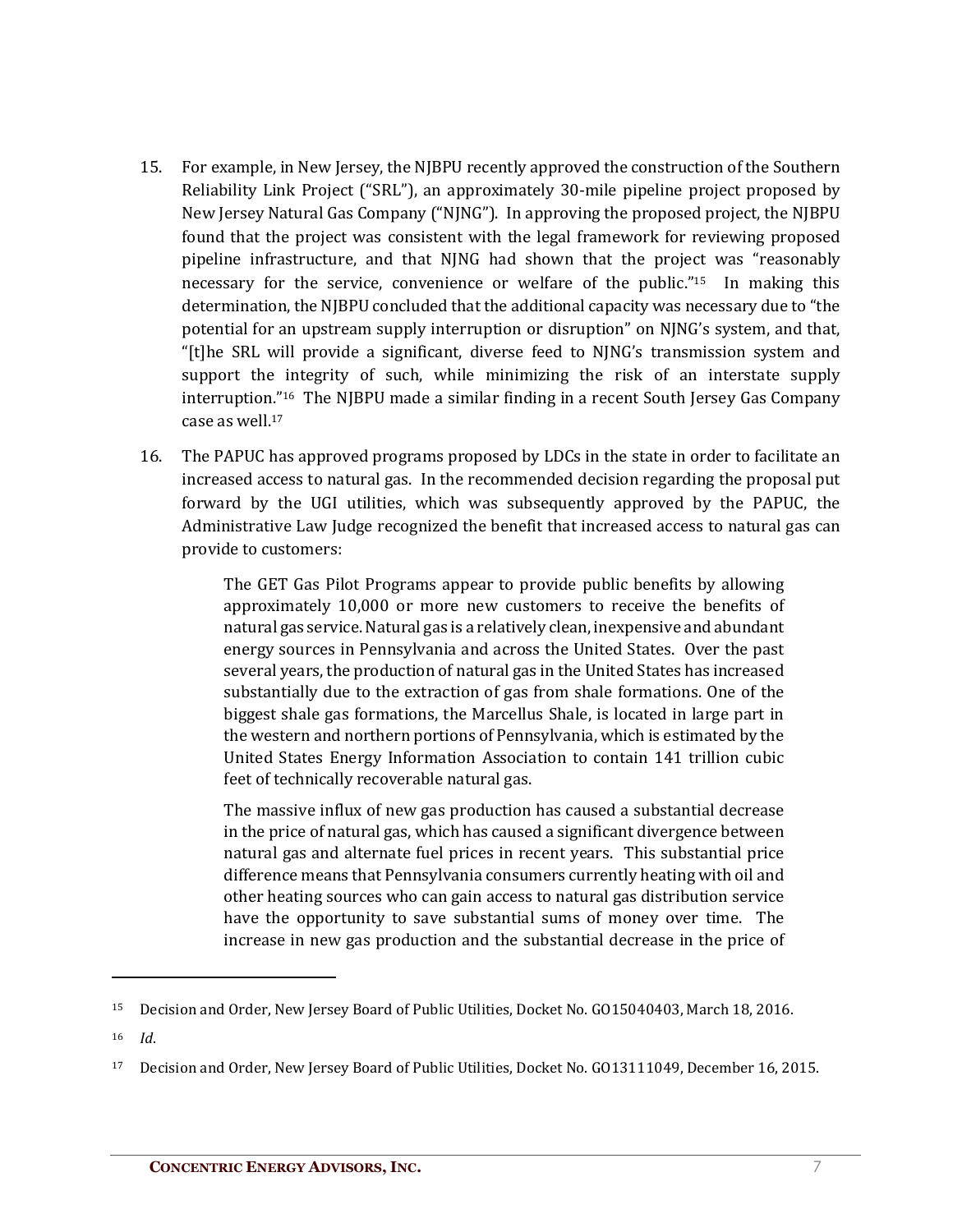natural gas are projected to remain relatively stable for the foreseeable future. 18

A similar finding was made in the subsequent proposal by PECO Energy to also facilitate increased access to natural gas for its LDC customers. 19

17. Also, the Massachusetts Department of Public Utilities ("Department") has noted that their well-established standard of review in considering LDCs' pipeline contracts includes both price and non-price factors, including the various reasons cited by the LDC shippers contracting on PennEast:

> In comparing the proposed resource acquisition to current market offerings, the Department examines relevant price and non-price attributes of each contract to ensure a contribution to the strength of the overall supply portfolio. As part of the review of relevant price and non-price attributes, the Department considers whether the pricing terms are competitive with those for the broad range of capacity, storage, and commodity options that were available to the LDC at the time of the acquisition, as well as with those opportunities that were available to other LDCs in the region. In addition, the Department determines whether the acquisition satisfies the LDC's non-price objectives including, but not limited to, flexibility of nominations and reliability and diversity of supplies.20

18. Similarly, in a rulemaking regarding pipeline contracting and pipeline access by California utilities coming out of the California energy crisis, the California Public Utilities Commission found that:

> A diverse portfolio approach for the holding of interstate capacity across supply basins and interstate pipelines with staggered terms maximizes opportunities to benefit core customers with enhanced supply reliability and gas price stability.21

<sup>18</sup> Recommended Decision, Pennsylvania Public Utility Commission, Docket No. P-2013-2356232, January 23, 2014; approved by the PAPUC on February 20, 2014.

<sup>19</sup> Recommended Decision, Pennsylvania Public Utility Commission, Docket No. P-2014-2451772, September 9, 2015 ("The new abundance of shale natural gas affords Pennsylvanians an economic alternative over traditional competing fuels."); approved by the PAPUC on October 1, 2015.

<sup>&</sup>lt;sup>20</sup> Order, Massachusetts Department of Public Utilities, D.P.U. 15-48, August 31, 2015.

<sup>&</sup>lt;sup>21</sup> Order Instituting Rulemaking to Establish Policies and Rules to Ensure Reliable, Long-Term Supplies of Natural Gas to California, California Public Utilities Commission, Rulemaking 04-01-025, Decision 04-09- 022, September 2, 2004.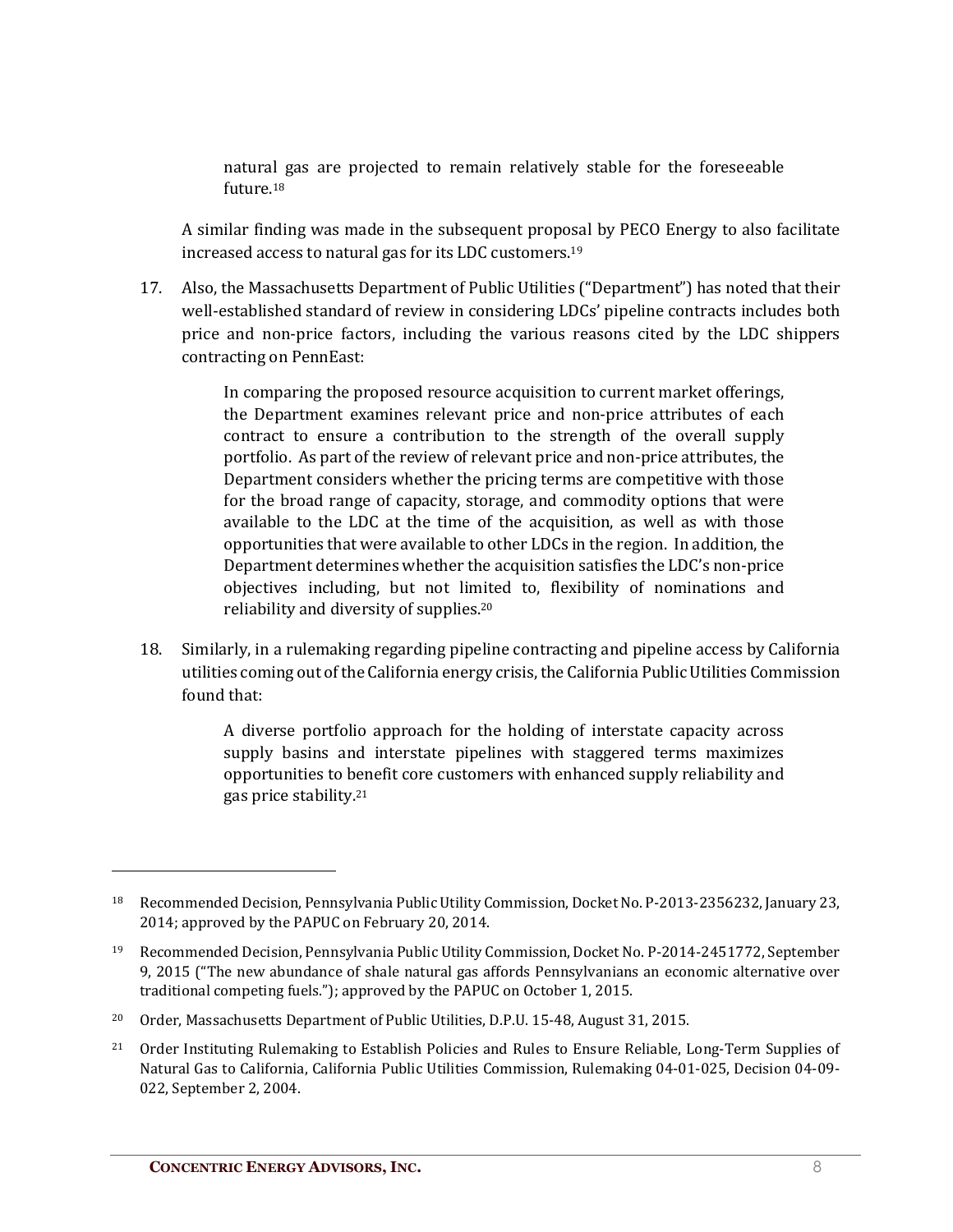After the rulemaking, when approving Pacific Gas and Electric Company's request to contract for capacity on the new greenfield Ruby Pipeline, the CPUC concluded:

Acquiring Ruby capacity will provide needed diversification for the Core Gas Supply portfolio by adding a fourth interstate pipeline and a third major gas supply region. The added diversification will increase supply security, reliability, and price stability. It should also help PG&E to exploit differences in the price of gas among supply regions, thereby lowering costs for ratepayers.

….. The additional security and reliability afforded by the Ruby Pipeline will provide significant benefits.

….. While the ultimate outcome 15 years hence cannot be known, PG&E' analysis suggests that it is likely the proposed Ruby Pipeline capacity will advance the Commission's policy objectives of gas supply security, reliability, and price stability at no additional cost – or even less cost – to core gas customers.22

19. Likewise, the Florida Public Service Commission also highlighted both price and non-price factors in approving the decision by Florida Power & Light ("FPL") to contract on the new greenfield pipeline Sabal Trail:

> In addition to the economic evaluation, FPL also conducted a non-economic evaluation based on a comparative analysis of each project with respect to attributes that could not be measured in terms of cost. These attributes, while perhaps not as crucial in the overall evaluation, are also important components of the project and must therefore be taken into consideration. For example, a project that offers more opportunities for future expansion would offer a non-economic benefit. The selected Sabal Trail and FSC combined project meets FPL's strong preferences for Greenfield infrastructure and increased diversity of natural gas supply. In addition, the throughput volumes of the selected projects are easily increased using compression. However, in light of the considerable margin of costeffectiveness for the Sabal Trail and FSC combined project, the significance of any non-economic factors was minimal.23

<sup>&</sup>lt;sup>22</sup> Decision Approving Gas Transportation Arrangements, California Public Utilities Commission, Decision 08-11-032, November 6, 2008.

<sup>23</sup> Proposed Agency Action Order on Florida Power & Light Company's Proposed Sabal Trail Transmission, LLC and Florida Southeast Connection Pipelines, Florida Public Service Commission, Order No. PSC-13- 0505-PAA-EI, October 28, 2013.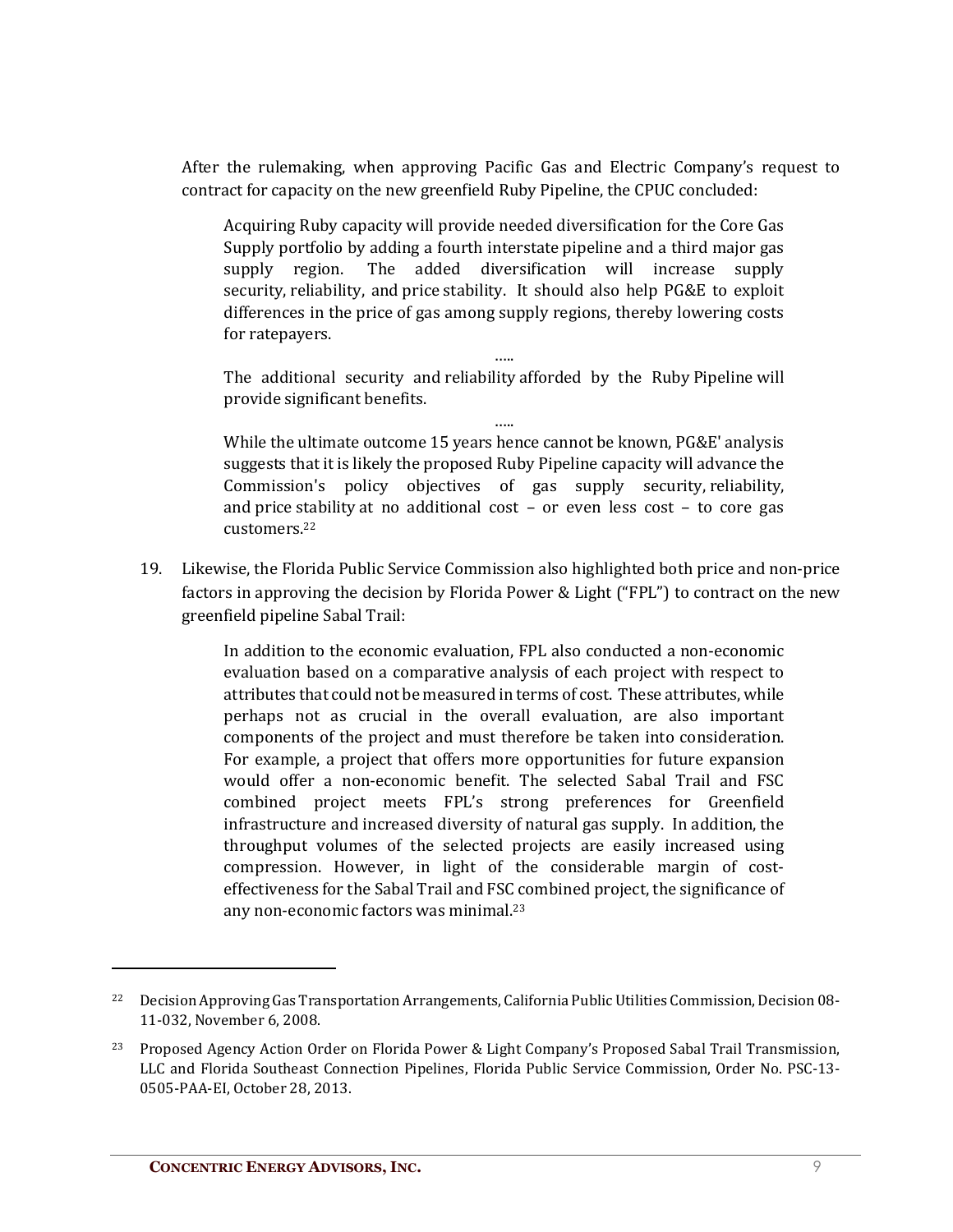20. The North Carolina Utilities Commission ("NCUC") recently approved Piedmont Natural Gas Company's contracts on the proposed greenfield Atlantic Coast Pipeline, of which Piedmont is an equity investor. In its order approving the contracts, the NCUC noted that Piedmont indicated the pipeline would provide numerous benefits:

> Piedmont stated that this pipeline will provide a multitude of benefits to the State, including access to substantial quantities of shale gas supply from the Marcellus and Utica formations at highly liquid receipt points, access to significant new interstate transportation capacity at favorable rates, and significant operational benefits to Piedmont resulting from the interconnection of Piedmont facilities in the eastern part of North Carolina to ACP's new high pressure facilities, which will support significant additional natural gas deliverability in eastern North Carolina at substantial cost-savings compared to other available options.24

21. Also, when the greenfield Portland Natural Gas Transmission System ("PNGTS") was originally proposed, the New Hampshire Public Utilities Commission approved a contract for capacity by Northern Utilities ("Northern"), recognizing it as a least-cost option:

> Our approval of this revised agreement is not an endorsement of the PNGTS project, but a recognition that Northern's process in evaluating and selecting PNGTS as a supply resource is consistent with least cost planning.25

- 22. Clearly, both price and non-price factors are considered by shippers and regulators, and are reasonable aspects in an evaluation of "need" for pipeline infrastructure, regardless of whether the capacity is used by a shipper to replace existing capacity or to meet projected incremental demand requirements.
- 23. It is also important to note that, since approximately 2012, Pennsylvania natural gas production has surpassed the traditional production areas of Louisiana, Oklahoma, and Federal offshore gas production, becoming the second largest gas producing state in the United States.26 In fact, the Marcellus basin is by far the largest and most productive natural

<sup>&</sup>lt;sup>24</sup> Order Accepting Affiliated Agreements for Filing and Permitting Operation Thereunder Pursuant to G.S. 62-153 and Authorizing Piedmont to Enter Into Related Redelivery Agreements, North Carolina Utilities Commission, Docket No. G-9, Sub 655, October 28, 2014.

<sup>25</sup> Order, New Hampshire Public Utilities Commission, Order No. 22,436, December 9, 1996.

<sup>26</sup> *See Natural Gas Gross Withdrawals and Production*, U.S. Energy Information Administration ("EIA"), released September 30, 2016; accessed at:  $\frac{http://www.eia.gov/dnav/ng/ng prod sumaEPG0}{}$ FPD mmcf a.htm, by comparing dry natural gas in the following areas: Louisiana, Colorado, Pennsylvania, Wyoming, Arkansas, Federal Offshore--Gulf of Mexico, Oklahoma, and Texas.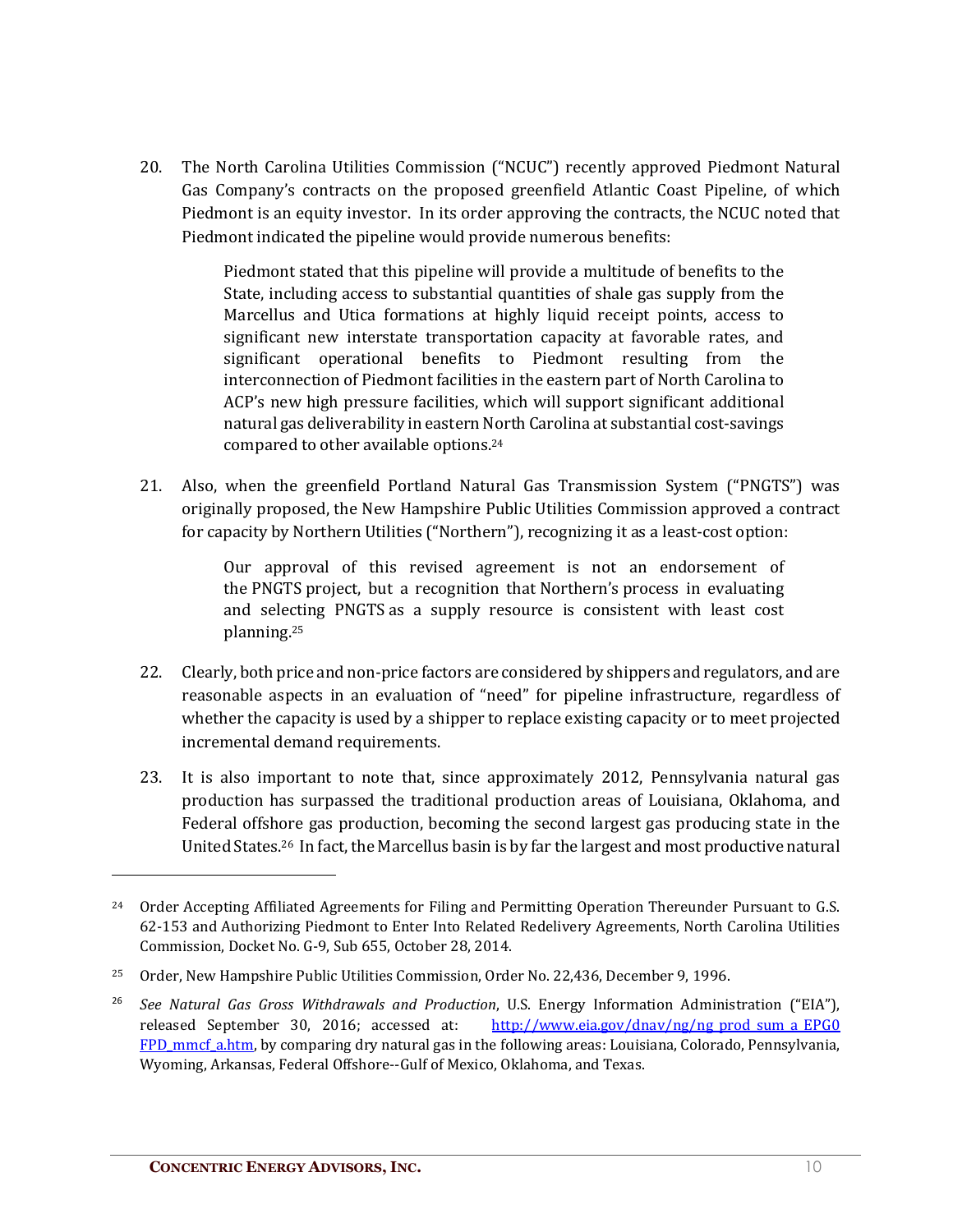gas producing basin in the US, and is widely expected to continue to be the dominant natural gas producing region.27 The recent development of abundant natural gas supplies near high-value gas markets in southeastern Pennsylvania, New York, New Jersey, New England, and the Mid-Atlantic states has completely changed the United States' gas flows and created unprecedented cost savings and reliability advantages for Northeastern markets. As a result, strictly from a supply security standpoint, it is reasonable for shippers in the Northeast, located relatively close to this prolific and economic basin, to shift their portfolios to provide access to a substantial and growing source of supply.

24. While the NJDRC Comments equate turned back capacity to a lack of need for PennEast, this is not the case. Rather, the filing made by PSE&G and cited by the NJDRC Comments regarding the LDC's decision to turn back existing pipeline capacity highlights the economic rationale for the utility's action to lower costs to its customers:

> The Company periodically reviews its pipeline transportation, storage and peaking capacity supplies to ensure that the optimal mix of capacity assets are maintained to meet its forecasted peak day requirements. Several changes in pipeline capacity have been made which are reflected in the instant BGSS Filing. First, approximately 56,000 Dth/d of firm transportation capacity which the Company held on Dominion was turned back effective November 1, 2015. The Company uses transportation capacity on Dominion to move gas supplies to downstream capacity that it holds on both Transco and Texas Eastern which then is delivered to the Company's city gate. *With the increased reliance on gas from the Marcellus region, the need to hold transportation capacity on Dominion has decreased. As a result, the Company was able to reduce its Dominion transportation capacity and has reflected those savings herein*.

> In addition, the Company has approximately 89,000 Dth/d of firm transportation capacity on both the Trunkline and Panhandle pipeline systems. These transportation contracts have been relied upon to move gas supplies from the gulf coast to Texas Eastern for delivery to the Company's city gate. *The ability of the Company to buy more economical gas supplies in the Marcellus region has provided the ability to turn back this capacity at the expiration of these pipeline contracts*. The Company has notified both

 $\overline{a}$ 

<sup>27</sup> *See, e.g*., *Shale in the United* States, EIA, updated September 15, 2016; accessed at: https://www.eia.gov/energy\_in\_brief/article/shale\_in\_the\_united\_states.cfm; *The Growth of U.S. Natural Gas: An Uncertain Outlook for U.S. and World Supply*, EIA, June 15, 2015; accessed at: http://www.eia.gov/conference/2015/pdf/presentations/staub.pdf.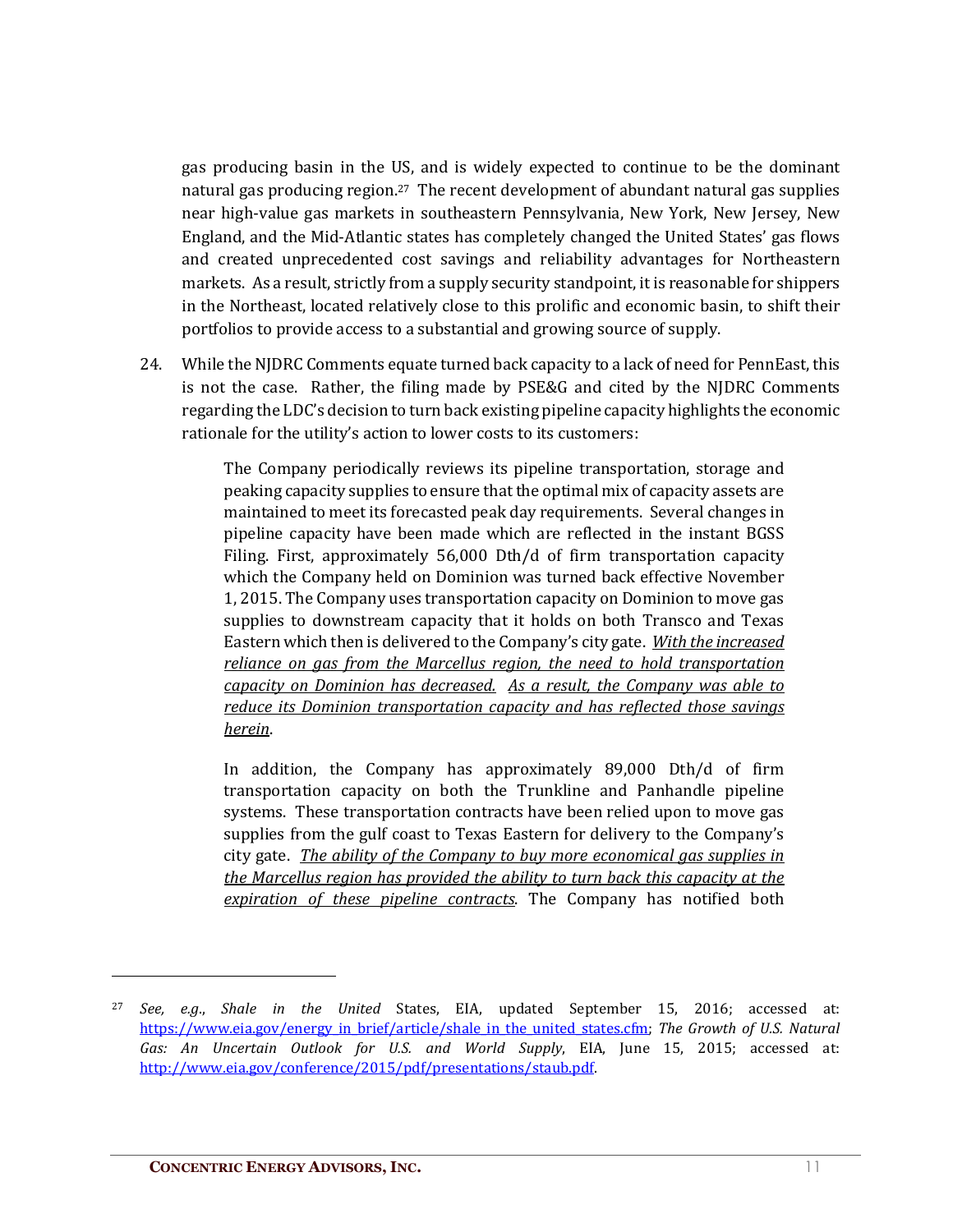Trunkline and Panhandle that it will terminate these contracts effective October 31, 2016 *and has reflected the associated savings herein*. 28

- 25. In contrast to NJDRC's suggestion, rather than demonstrating that PennEast is not needed, the NJDRC's own example demonstrates exactly why LDC's periodically review their pipeline transportation, storage and peaking capacity supplies and participate in projects like PennEast. A primary driver of the demand for Marcellus gas by LDCs and other shippers is the cost competitiveness of that supply relative to other basins. For example, the futures prices for Gulf Coast production average approximately \$0.75/dth (*i.e*., 34%) higher over the next 36 months as compared to prices in northeast Pennsylvania to be accessed by PennEast.<sup>29</sup> In addition, it is Concentric's understanding that the transportation cost on PennEast is effectively the same as accessing the Gulf Coast supplies. Consequently, there is a clear market incentive for parties in New Jersey, Pennsylvania and elsewhere to displace natural gas purchases from other regions (*e.g*., Gulf of Mexico) with purchases in the Marcellus to lower their gas commodity costs, including by LDCs for the benefit of their residential and non-residential customers. Thus, PSE&G's statements demonstrate that pipeline competition and new entrants can provide LDCs such as PSE&G with access to lower cost natural gas, enhanced reliability, gas supply security and the ability to grow, all for the benefit of their utility customers.30
- 26. It is also important to highlight that, even though the focus of the NJDRC Comments on whether PennEast is needed is unnecessarily limited, the analysis to review LDCs' supply/transportation and demand requirements was also limited to a view as of 2020. As stated in the NJDRC Comments:

A forecast through 2020 may seem to be a short period given the time necessary to permit, construct, and place an interstate pipeline in service.

<sup>&</sup>lt;sup>28</sup> In the Matter of Pub. Serv. Elec. & Gas Co.'s 2016/2017 Annual BGSS Commodity Charge Filing for its Residential Gas Customers Under its Periodic Pricing Mechanism and for Changes in its Balancing Charge, PSE&G, Docket No. GR16060486, June 1, 2016; *see, also*, NJDRC Comments, p. 7, footnote 7.

<sup>29</sup> SNL Energy. Natural gas futures prices as of October 6, 2016 for Henry Hub and Tennessee Gas Pipeline Zone 4, 200 Leg, as published by OTC Global Holdings.

In addition, as discussed in Concentric's reply to comments previously submitted by the New Jersey Conservation Foundation, the Commission has a long history of supporting the development of competitive pipeline markets and pipeline-on-pipeline competition, and there is no evidence that turned back capacity on these pipelines would go unsold, or would require a significant discount, considering the substantial demand for new capacity out of the Marcellus to the Gulf Coast. (Reply Comments of Concentric Energy Advisors to Comments Submitted By the New Jersey Conservation Foundation Regarding PennEast Pipeline Company, LLC, PennEast Pipeline Company LLC, Docket No. CP15-558, April 13, 2016, pp. 19-21 and 23-26).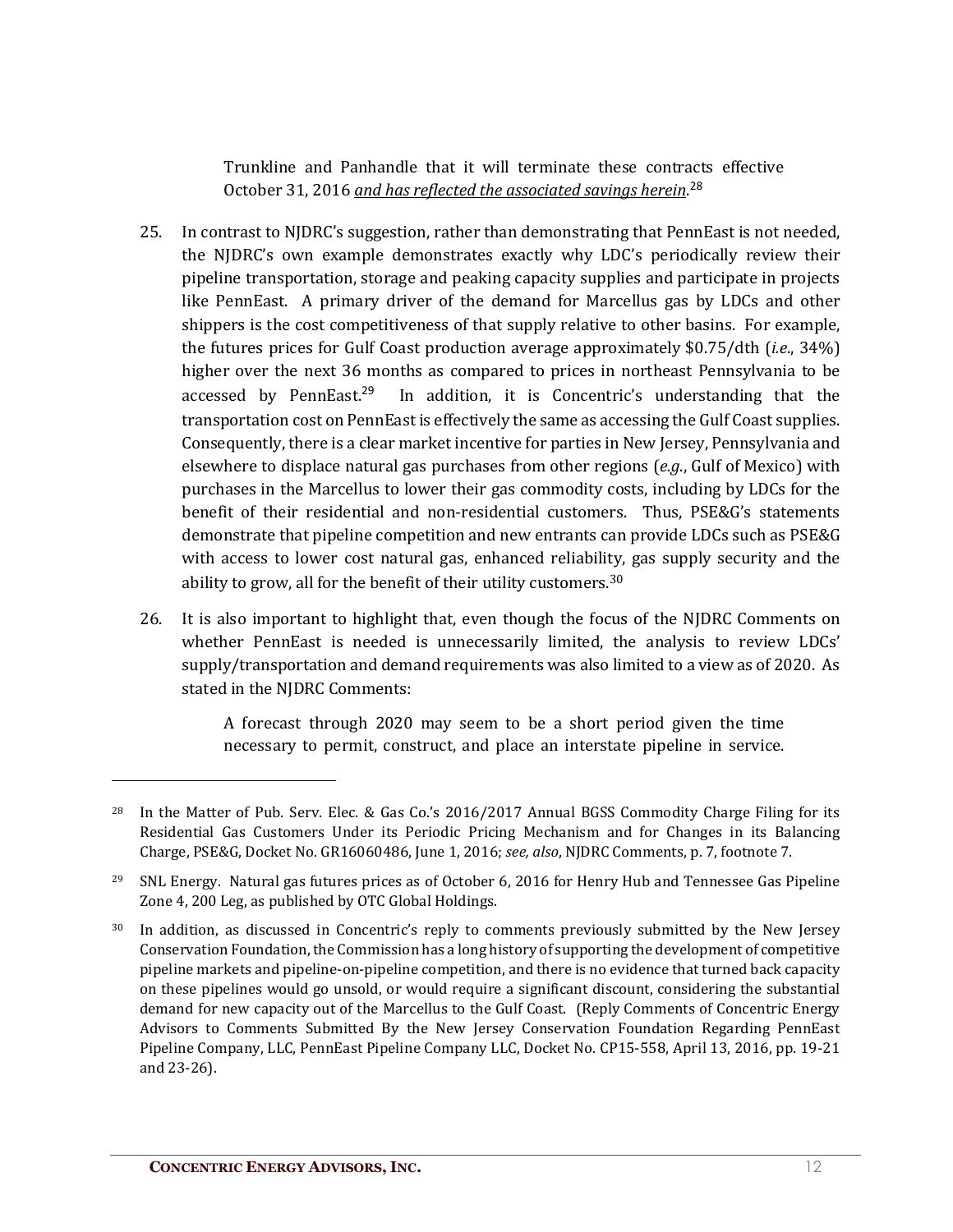However, the 2020 forecast is appropriate because it reflects a reasonable time period in which an LDC could identify and procure capacity resource needs and alternatives.31

Due to the significant length of time that is becoming required to develop pipeline infrastructure in many parts of the U.S., and in particular along the East Coast, commitments must be made to cover anticipated design day peak requirements that are well beyond 2020. As stated in the PennEast certificate application, the majority of the service contractually committed to the pipeline project at this point is for a term of 15 years, or for service well beyond 2020.32

#### *ii. NJDRC's Claim of Lower Pipeline Utilization is Both Irrelevant to A Demonstration of Need for PennEast and Is Contradicted by the Article Cited by NJDRC*

- 27. The NJDRC Comments also purport that PennEast is not needed because an industry analyst's article shows that pipeline utilization on the long-haul pipelines from the Gulf Coast to Northeast was lower in 2013 than in 2007. The NJDRC Comments refer to this information as supporting that there is a "glut of underutilized capacity on existing gas transmission systems into the Mid-Atlantic."<sup>33</sup> The implication of NJDRC's allegation is that, because of low pipeline utilization, there is sufficient pipeline capacity in New Jersey to serve the LDCs without PennEast. However, there are a number of flaws in the logic of NJDRC's conclusion.
- 28. First, there is a fundamental misunderstanding by NJDRC of the difference between pipeline utilization and contracted capacity. There is a significant difference between pipeline "utilization" and the amount of pipeline capacity that can otherwise be "contracted" by the LDCs in New Jersey to meet their firm demands. Pipeline "utilization" provides no insight into and is irrelevant for determining whether existing pipeline capacity is available for contracting by LDCs, or can provide the benefits of new proposed pipeline capacity.
- 29. Specifically, pipeline utilization represents the amount of gas that flows through a pipeline over any given period, yet does not indicate whether, how much or how long capacity is available to be contracted by an LDC or other shipper, and whether that would adequately meet the requirements for an LDC's supply portfolio. For example, while utilization on a

<sup>31</sup> NJDRC Comments, Dismukes Affidavit, p. 3.

<sup>32</sup> Application of PennEast Pipeline Company, LLC for Certificates of Public Convenience and Necessity and Related Authorizations, PennEast Pipeline Company, LLC, Docket No. CP15-558, September 24, 2015, p. 10.

<sup>33</sup> NJDRC Comments, p. 6.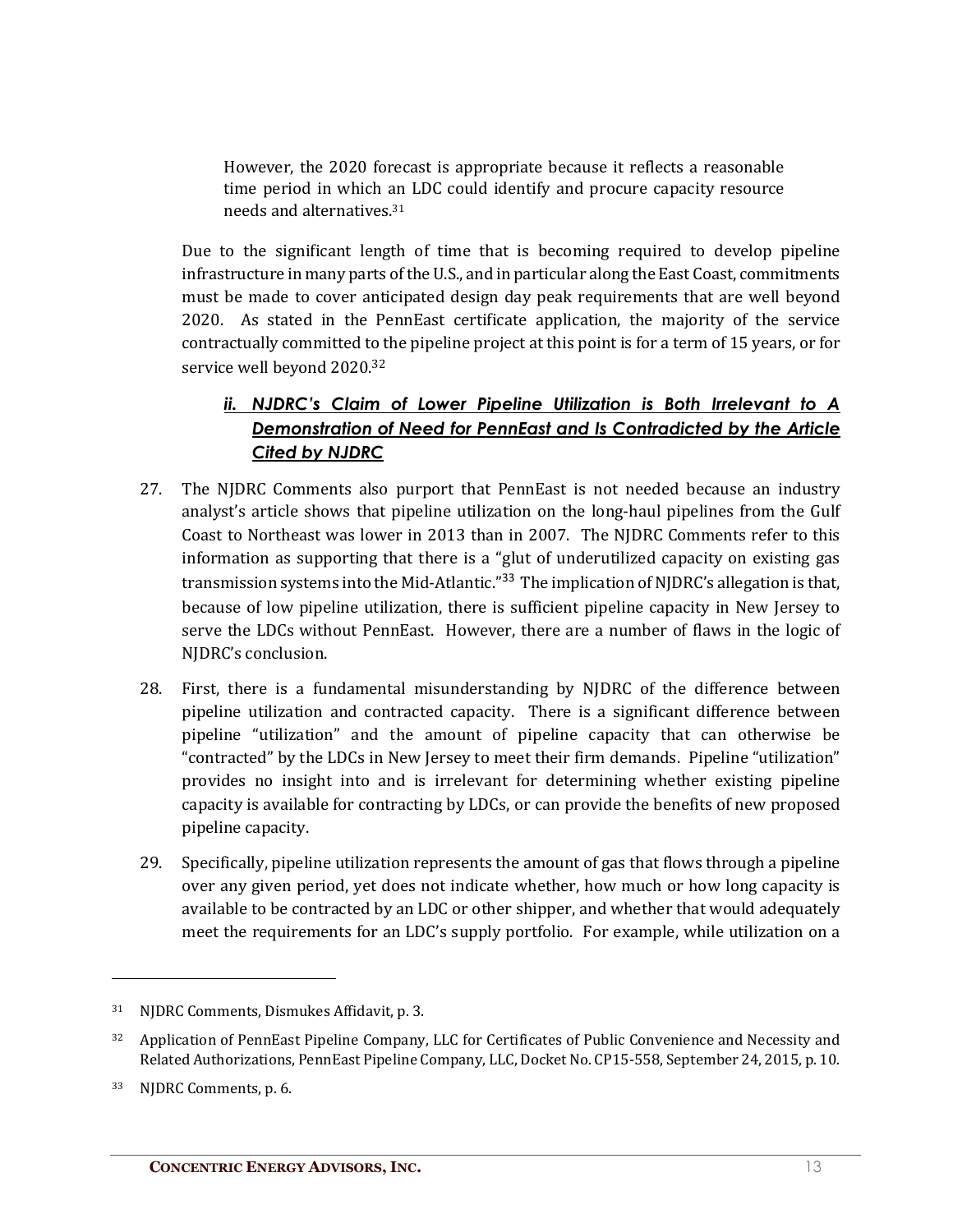pipeline can be relatively low, a pipeline's firm capacity could be fully contracted. In such a circumstance, low utilization clearly does not equate to availability of longer-term capacity that an LDC could rely upon to serve its firm customers. In fact, even if the capacity was available on an interruptible basis, on a shorter-term capacity release, or a capacity release subject to recall rights, LDCs cannot rely on such capacity for meeting design day requirements.

- 30. Second, if there were in fact a "glut of underutilized capacity", then there would not be the spikes in natural gas prices during peak demand periods that have been experienced in the Mid-Atlantic. As we have discussed previously, $34$  the high winter basis differentials that have been experienced in New Jersey and eastern Pennsylvania relative to the Marcellus and Gulf Coast indicates that there are pipeline constraints between producing areas and these markets when demand increases. For example, if all of the pipeline capacity was not fully utilized during the winter of 2013/2014, then natural gas prices in New Jersey and eastern Pennsylvania would not have climbed to over \$120/dth, which is over 70 times higher than the average price of natural gas this summer in this same region when there have not been constraints. Rather, if the magnitude of such purported surplus capacity was so substantial, then the basis differential to New Jersey and eastern Pennsylvania would be consistently lower than what has been experienced. Instead, there have been high and sustained basis differentials experienced in this market area during peak demand periods. While pipeline capacity is not fully utilized during off-peak periods, it is clearly so during peak demand periods. In addition, all of the pipelines identified in the NJDRC Comments (*i.e*., Tennessee Gas Pipeline, Transcontinental Gas Pipeline and Texas Eastern Gas Transmission) have constructed and are proposing further expansion projects in recent years,<sup>35</sup> demonstrating the lack of unused firm capacity available to serve LDCs. All of these factors are market evidence that is directly contrary to the allegation that PennEast is not needed because current pipeline capacity is more than sufficient to meet peak demand requirements.
- 31. Third, the industry analyst's article cited in the NJDRC Comments completely contradicts the conclusion that NJDRC attempted to draw from that article – *i.e*., low utilization on longhaul pipelines into the Mid-Atlantic region equates to pipeline capacity availability, thus supporting that there is no need for new pipeline capacity. As stated in that article, as of mid-2013 when it was published, utilization on traditional long-haul pipelines from the Gulf Coast to the U.S. Northeast showed a decline since the advent of shale production in the

<sup>&</sup>lt;sup>34</sup> Reply Comments of Concentric Energy Advisors to Comments Submitted By the New Jersey Conservation Foundation Regarding PennEast Pipeline Company, LLC, PennEast Pipeline Company LLC, Docket No. CP15-558, April 13, 2016, p. 7.

<sup>35</sup> *See, e.g.,* the following listing: https://www.ferc.gov/industries/gas/indus-act/pipelines/approvedprojects.asp and https://www.ferc.gov/industries/gas/indus-act/pipelines/pending-projects.asp.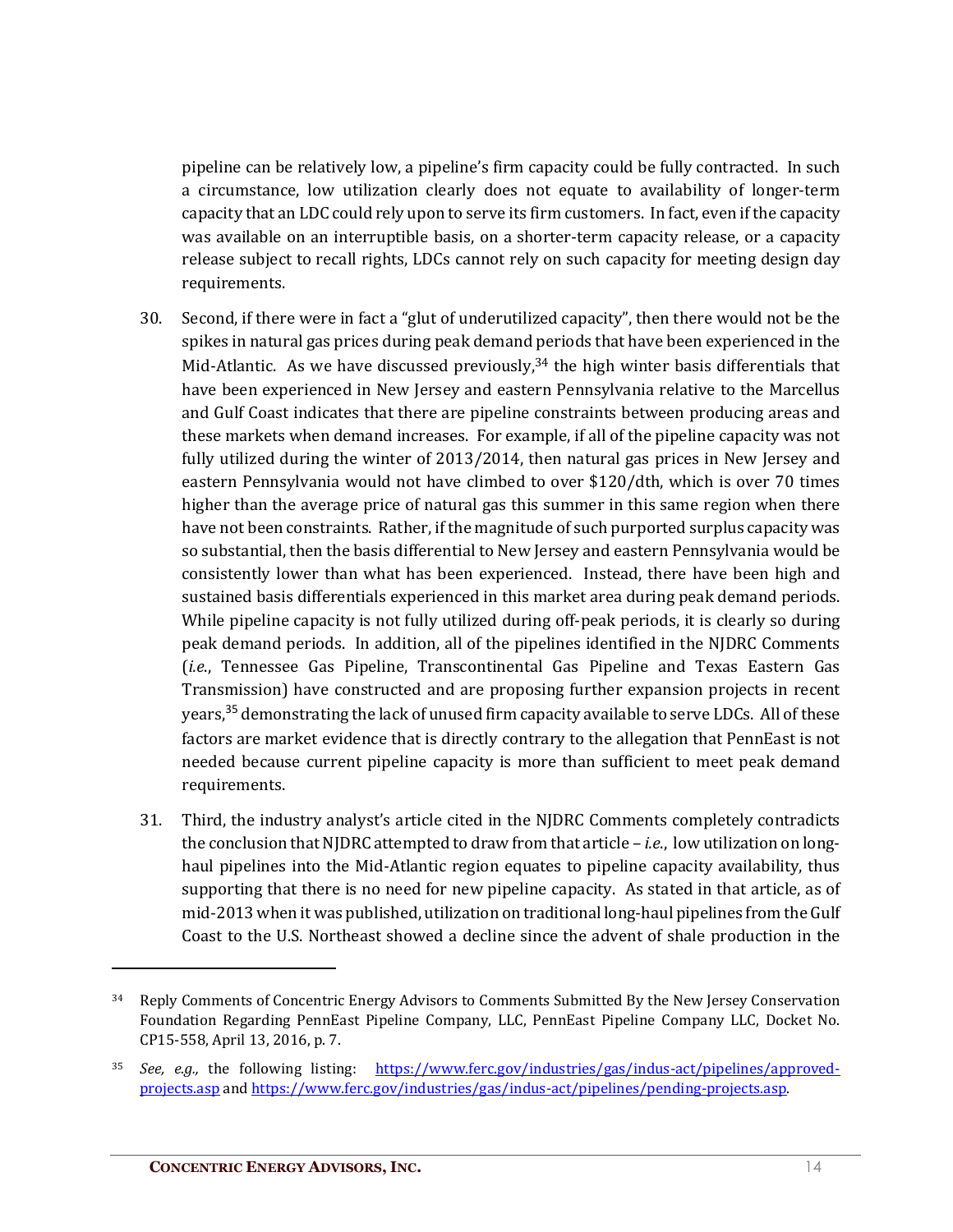Marcellus and Utica. However, what the NJDRC Comments do not acknowledge, yet which is stated clearly in the article, is that the analyst found pipeline shippers had not relinquished their existing pipeline capacity, but rather were only using the portion of such capacity in the Northeast, leaving the upstream Gulf Coast portion of such capacity underutilized:

Pipeline shippers have taken advantage of these low-cost gas supplies by *keeping their existing pipeline capacity back to the Gulf Coast*, while only *utilizing* their capacity from the Marcellus/Utica. On one hand, pipeline capacity holders save on pipeline commodity and fuel costs with the shorter haul. On the other hand, interstate pipelines that have developed commodity rates based on the long-haul will begin to "under-collect" on these costs.<sup>36</sup>

- 32. In other words, the article cited by NJDRC highlights that shippers (at least as of mid-2013) had retained their existing pipeline capacity, meaning such capacity was not available to be contracted by other shippers, such as the LDCs in New Jersey. This directly contradicts the conclusion of the NJDRC Comments that there is a "glut of underutilized capacity on existing gas transmission systems into the Mid-Atlantic."37
- 33. As just explained, while pipeline utilization provides no indication as to contracting levels and assessing pipeline need, a subsequent article published by the same analyst also even contradicts the NJDRC's premise of lower pipeline utilization on long-haul pipelines to the Mid-Atlantic:

New natural gas pipeline construction is progressing in portions of the U.S. – such as the Texas Eastern Appalachia project, the Columbia Gas Transmission West Side Expansion, and the Rockies Express Seneca Lateral Reversal project – and it demonstrates the difference in the industry's outlook from just a year ago. *Pipeline owners have experienced a nearly 180-degree turnaround from one year ago when capacity was underutilized*, capital was underperforming and convergence was undefined…. Today, demand for pipeline capacity out of the Marcellus and Utica shale plays has completely reversed the natural gas transportation paradigm. …*This reversal of fortune – considering some pipelines were recently viewed as possible candidates for retirement or conversion to oil or natural gas liquids transport – now finds large amounts of* 

 $\overline{a}$ 

<sup>&</sup>lt;sup>36</sup> Has Emerging Natural Gas Shale Production Affected Financial Performances of Interstate Pipelines?, Black & Veatch, August 2013. (http://bv.com/energy-strategies-report/august-2013-issue/has-emergingnatural-gas-shale-production-affected-financial-performances-of-interstate-pipelines).

<sup>37</sup> NJDRC Comments, p. 6.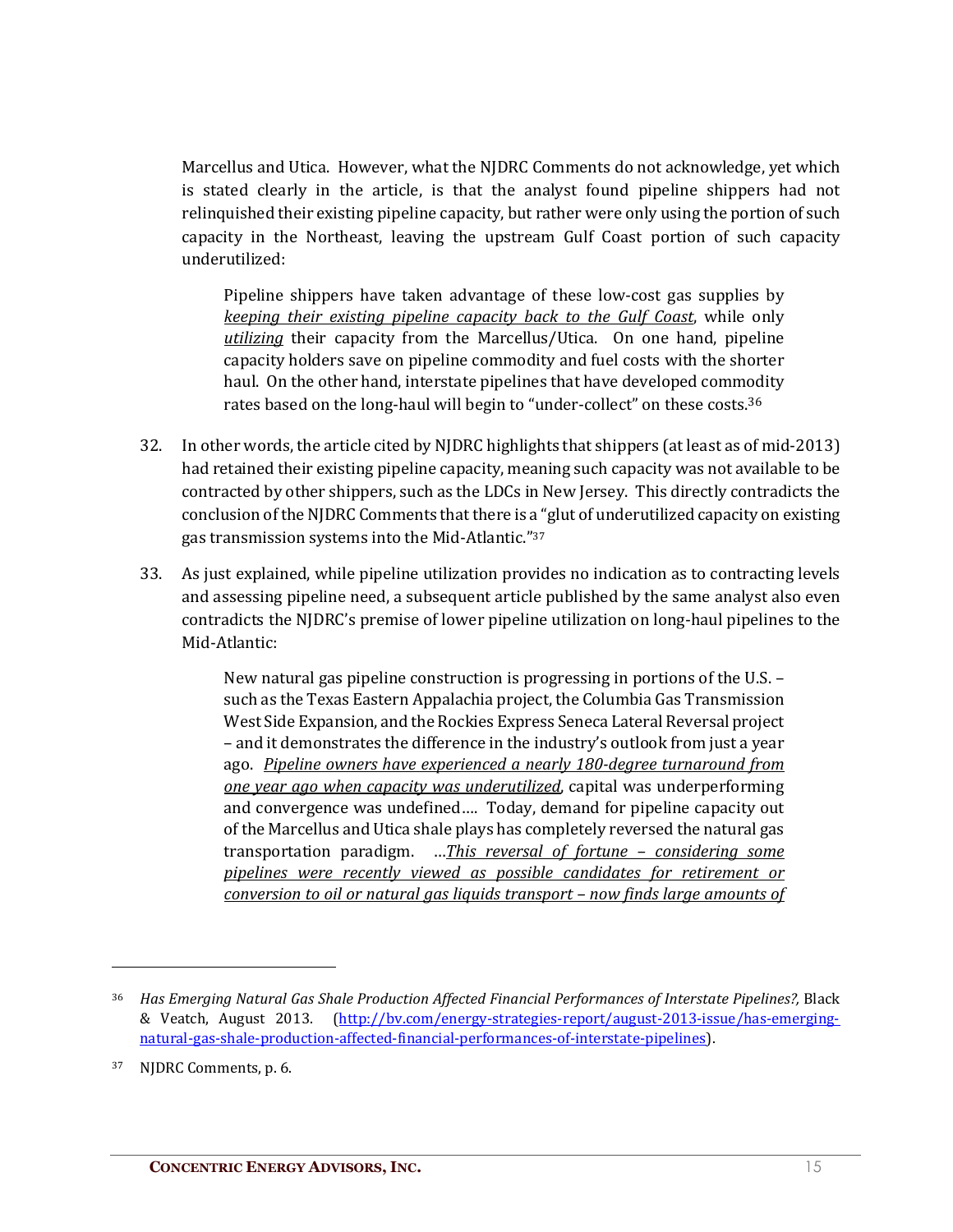*natural gas supply chasing limited pipeline capacity*…. This *promotes higher pipeline usage*, better rates and higher operating margins.38

Additional articles by the same analyst also highlight the relatively low cost of Marcellus gas as a driver behind new greenfield projects, and the numerous project expansions to flow gas from the Marcellus back to the Gulf Coast.<sup>39</sup> In other words, the NJDRC Comments cite to an article and do not accurately represent the content of that article, as well as use dated information that was subsequently modified to reflect more current circumstances.

- 34. Lastly, the NJDRC Comments also state that production in the Marcellus has resulted in "underutilized upstream capacity," $40$  but provide no explanation as to how such upstream capacity on these long-haul pipelines (*i.e*., capacity in the Gulf and upstream of the Mid-Atlantic) would benefit LDCs in New Jersey in the absence of downstream capacity to the city-gate. The recent PSE&G turnback of upstream capacity cited previously illustrates that *downstream* capacity must be retained by the LDC to its city-gate to meet its design day needs, but that less economical *upstream* capacity can be turned back in favor of other upstream transportation and supply alternatives that are more beneficial to the utility's customers. Moreover, capacity upstream of the market area relinquished by shippers is being repurposed to transport Marcellus and Utica production back to the Gulf Coast through a whole host of projects.
- 35. Even when pipeline capacity is turned back by LDCs in the Mid-Atlantic in favor of other options to gain more access to economical Marcellus supplies, just as PSE&G has done, such actions emphasize the benefit provided by access to production closer to the market-area and the alternative transportation options that provide that access such as PennEast. Thus, the fact remains that simply ensuring pipeline capacity and associated gas supply is sufficient to meet demand is not the only goal. As described, there are numerous factors considered by LDCs and other pipeline shippers when contracting on a pipeline, including

<sup>38</sup> *Rapid Shifts Occurring in U.S. Gas Pipeline Construction*, Black & Veatch, 2014 (emphasis added) (as noted in the video at the site, this article is part of the *2014 Strategic Directions: U.S. Natural Gas Industry* report; http://bv.com/Home/news/solutions/energy/rapid-shifts-occurring-in-u-s-gas-pipeline-construction/).

<sup>39</sup> *See, e.g*., *Will a New Transportation Concept Drive the Next Wave of Gas Pipeline Infrastructure Projects?*, Black & Veatch, October 2014 (http://bv.com/energy-strategies-report/october-2014-issue/fuels-focuswill-a-new-transportation-concept-drive-the-next-wave-of-gas-pipeline-infrastructure-projects); *How Far South Will Marcellus/Utica Gas Go?*, Black & Veatch, August 2014 (http://bv.com/energy-strategiesreport/august-2014-issue/fuels-focus-how-far-south-will-marcellus-utica-gas-go); *Marcellus, Utica Gas Heads South for the Long Haul*, Black & Veatch, March 2014 (http://bv.com/energy-strategiesreport/march-2014-issue/marcellus-utica-gas-heads-south-for-the-long-haul).

<sup>40</sup> NJDRC Comments, p. 6.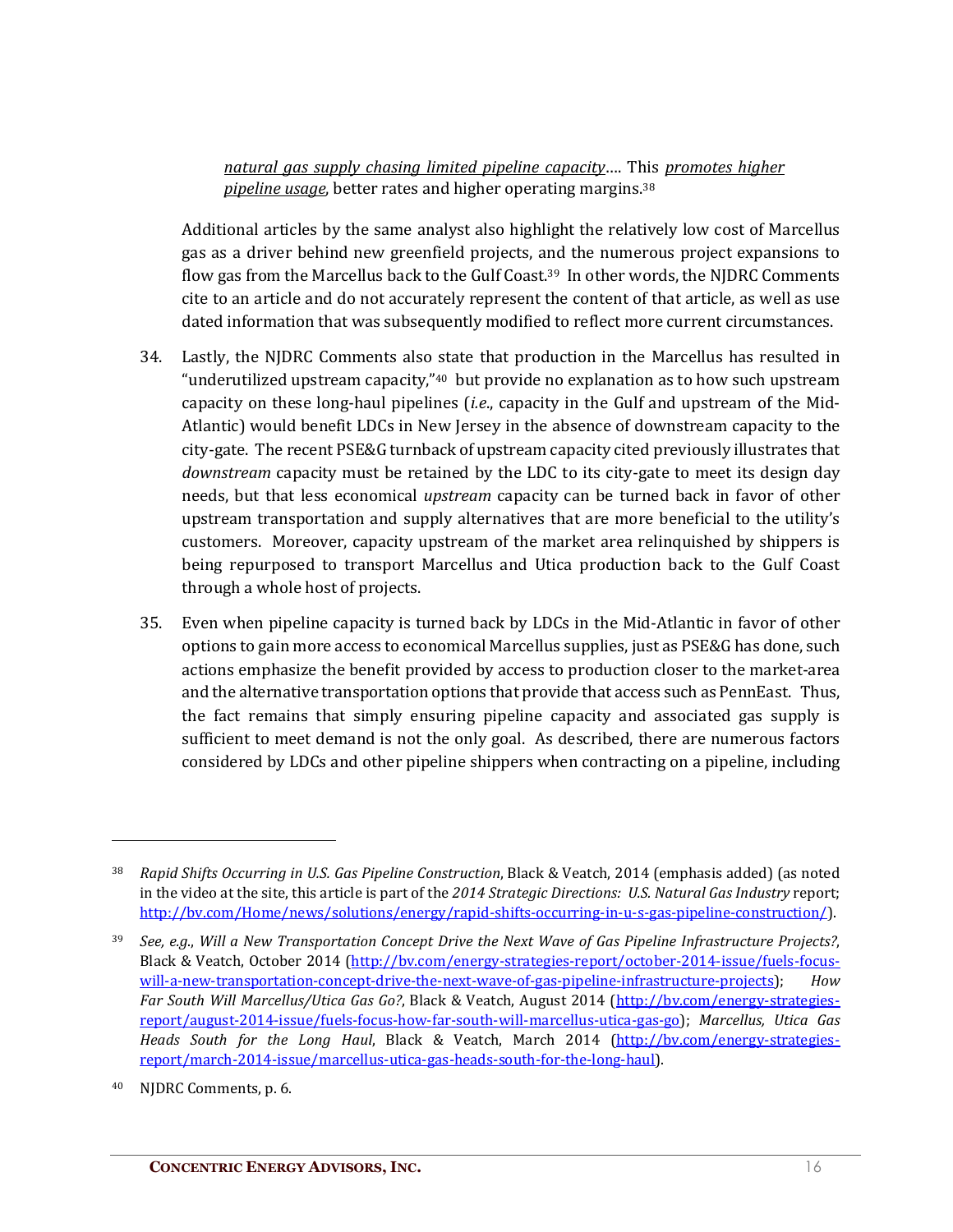achieving a lower cost delivered product. These factors are entirely absent from the NJDRC Comments and go directly to whether there is a "need" for PennEast.

#### **B. NJDRC's CLAIM REGARDING PENNEAST's PROPOSED ROE IS UNSUPPORTED AND BASED ON IMPROPER ANALYSIS**

36. The NJDRC Comments assert that PennEast's proposed ROE is excessive; however, there are a number of problems with NJDRC's positions.

#### *i. The NJDRC Comments Incorrectly Link the Proposed ROE to the Costs to be Paid by New Jersey LDC Customers*

- 37. First, NJDRC claims that "if these New Jersey LDCs buy transport on PennEast under Commission-regulated rates that provide a 14% ROE, New Jersey retail customers will pay that 14% return, not the return authorized by New Jersey regulators."41 NJDRC's conclusion is not correct. As stated by PennEast, all of the initial project shippers have elected to pay a negotiated rate for service, and such negotiated rates will be filed with the Commission in accordance with the negotiated rate provisions of PennEast's *pro forma* tariff and Commission policy.42 Accordingly, the initial project shippers will not be paying the proposed cost-based recourse rates that reflect the proposed 14% ROE.<sup>43</sup>
- 38. As the Commission is well aware, there is a fundamental difference between negotiated rates and cost-based recourse rates. Pursuant to well-established Commission policy, pipelines have the opportunity to negotiate rates with their shippers that reflect differences relative to the recourse rates, for example, in the rate level and underlying rate design. While all pipelines without market-based rate authority are required to have a cost-based recourse rate in the tariff, negotiated rates are used extensively for contracting of capacity on greenfield pipeline projects. The New Jersey LDCs elected a negotiated rate for transportation on PennEast, and therefore will not be subject to PennEast's recourse rates.
- 39. Thus, it is inaccurate for the NJDRC Comments to state that, "New Jersey retail customers will pay that 14% return," as the New Jersey LDCs that have contracted for capacity on PennEast will be subject to the agreed-upon negotiated rate for service on the pipeline, not

<sup>41</sup> *Id.*, p. 10.

<sup>42</sup> Motion for Leave to Answer and Answer of PennEast Pipeline Co., LLC, Docket No. CP15-558, November 13, 2015, p. 5.

<sup>&</sup>lt;sup>43</sup> Note, as discussed earlier, it is Concentric's understanding that PennEast's negotiated rate agreements are confidential at this time, but pursuant to Commission policy, will be required to be filed with FERC at least 30 days, but not more than 60 days, before the proposed effective date for such rates.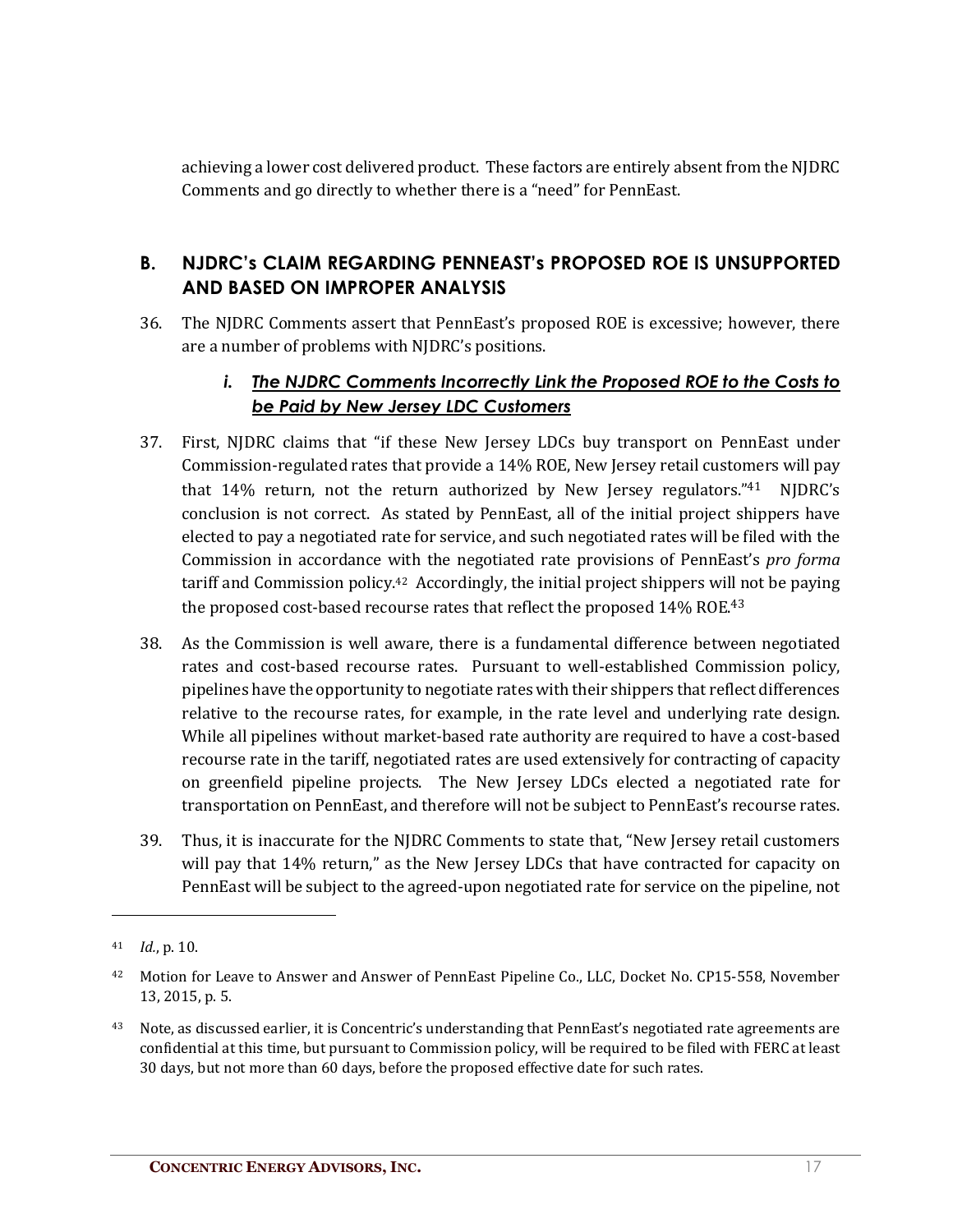the initial recourse rate, or any changes to the recourse rate over the term of the negotiated rate agreement. Consequently, it is also erroneous to suggest that the opportunity for a 14% ROE "may be a key motivating factor behind the Project."44

#### *ii. Pipeline and LDC Operations Are Not Risk Comparable*

40. The NJDRC Comments also suggest that the proposed ROE on which the filed initial recourse rate is based is not appropriate because it is higher than the return that has been authorized for LDCs in New Jersey and is also inconsistent with ROEs approved by other state regulatory commissions.<sup>45</sup> In addition, the NJDRC Comments imply that the appropriate ROE should reflect that PennEast is owned, in part, by affiliates of LDCs. Specifically, the NJDRC Comments state:

> The data show that, over the last five years, state regulators have consistently approved ROEs of less than 10% for natural gas utilities. If FERC uses a 14% ROE, however to establish transportation rates, state regulators must permit LDCs to recover those costs. When a pipeline is owned by an affiliate of an LDC, and the affiliate is permitted by the Commission to recover an ROE above that approved by the state regulator, the end result is that the parent of the affiliates receives a substantially higher return awarded by the Commission – the state commission decision notwithstanding.46

- 41. First, the authorized returns of LDCs in New Jersey are not relevant to what the appropriate ROE should be for purposes of PennEast's initial recourse rates. The return that is established in this proceeding should meet the *Hope* and *Bluefield* standards.47 *Hope* requires that the return established be commensurate with the return available in the market on risk-comparable investments. However, the Commission has not considered the operations of pipelines and LDCs to be comparable in risk when establishing the proxy group used to set the ROE for existing natural gas pipelines, let alone new greenfield pipelines.
- 42. The development of a greenfield pipeline project has numerous risks that neither an LDC nor an established operating pipeline company face. The NJDRC Comments note there would seem to be little or no risk of either unsubscribed capacity or customer default.<sup>48</sup>

<sup>44</sup> NJDRC Comments, p. 9.

<sup>45</sup> *Id*., pp. 9-10.

<sup>46</sup> *Id.*, pp. 10-11.

<sup>47</sup> *Federal Power Comm'n v. Hope Natural Gas Co.*, 320 U.S. 591 (1944) (*Hope*); *Bluefield Water Works and Improvement Co. v. Public Service Commission of the State of West Virginia*, 262 U.S. 679 (1923) (*Bluefield*).

<sup>48</sup> NJDRC Comments, p. 11.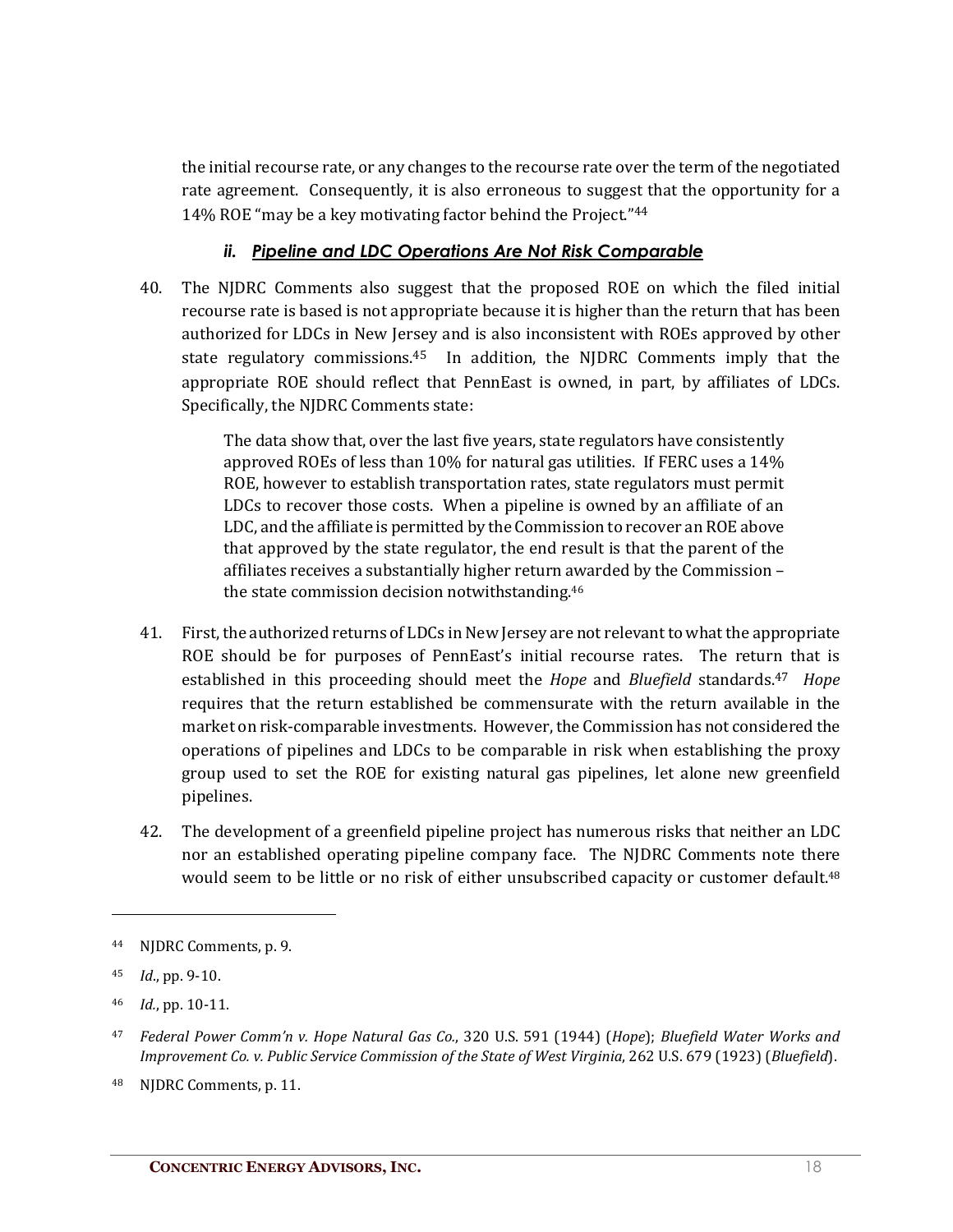While the level of capacity subscriptions may be known for a greenfield pipeline, the risks associated with differences between projected and actual costs, including the impact of timing delays and/or cancelations associated with opposition and permitting, are significant and not present for an existing natural gas pipeline.

- 43. For example, prior to the construction of a greenfield pipeline project, the sponsors are at risk for many costs, including siting, permitting, materials acquisition, public acceptance and regulatory approval. Even if a project is approved and construction can commence, a greenfield pipeline project's risks include construction cost overruns related to both the physical construction of the project and delays in the development schedule. The NJDRC Comments have not taken into consideration any of the development and construction risks associated with a new pipeline project.
- 44. In addition, pursuant to Commission precedent, the proposed recourse rates are calculated on the full capacity of PennEast, and include \$10 million of interruptible revenue. As noted, PennEast is not entirely subscribed, and is thus at-risk for selling the capacity that is not currently contracted, as well as generating the interruptible revenue included in the recourse rate. Thus, even after development and construction, there are also operational risks for which PennEast is at-risk.
- 45. Since the FERC has not considered LDCs to be "risk comparable" to an existing pipeline, the authorized ROEs for the LDCs in New Jersey are clearly not comparable to the risk associated with a greenfield pipeline project such as PennEast. Thus, to the extent that the NJDRC is recommending that PennEast's ROE should be limited by the state jurisdictional return on the distribution assets, that position is inconsistent with the regulation of every other transmission pipeline that is under FERC jurisdiction. There is substantial precedent regarding the approval of ROEs for greenfield pipelines, and in the last decade, the Commission has regularly approved a 14% ROE for greenfield pipelines.49
- 46. Likewise, the NJDRC's suggestion that the return of the pipeline should match the risk profile of its affiliated LDC shippers has no basis in Commission precedent or financial theory. That is not a principle in *Hope*, nor has FERC ever relied on that standard in establishing an ROE for a new or established pipeline. Rather, the recourse rates that are developed for the project should reflect the risk to the pipeline's investors, not the risk of its shippers or other affiliated business. Neither the ownership structure of PennEast's sponsors nor the returns on any of their respective other business segments should be reflected in the return that is established for the greenfield pipeline project. The fact that

<sup>49</sup> *See e.g., Florida Southeast Connection, LLC, et al.*, 154 FERC ¶ 61,080, at PP 117-18 (2016); *Constitution Pipeline Company, LLC*, 149 FERC ¶ 61,199, at PP 48-49 (2014); *ETC Tiger Pipeline, LLC*, 131 FERC ¶ 61,010, at PP 25-26 (2010); *Bison Pipeline*, 131 FERC ¶ 61,013, at P 24 (2010); *Fayetteville Express Pipeline LLC*, 129 FERC ¶ 61,235 (2009); *MarkWest Pioneer, L.L.C.*, 125 FERC ¶ 61,165, at P 27 (2008).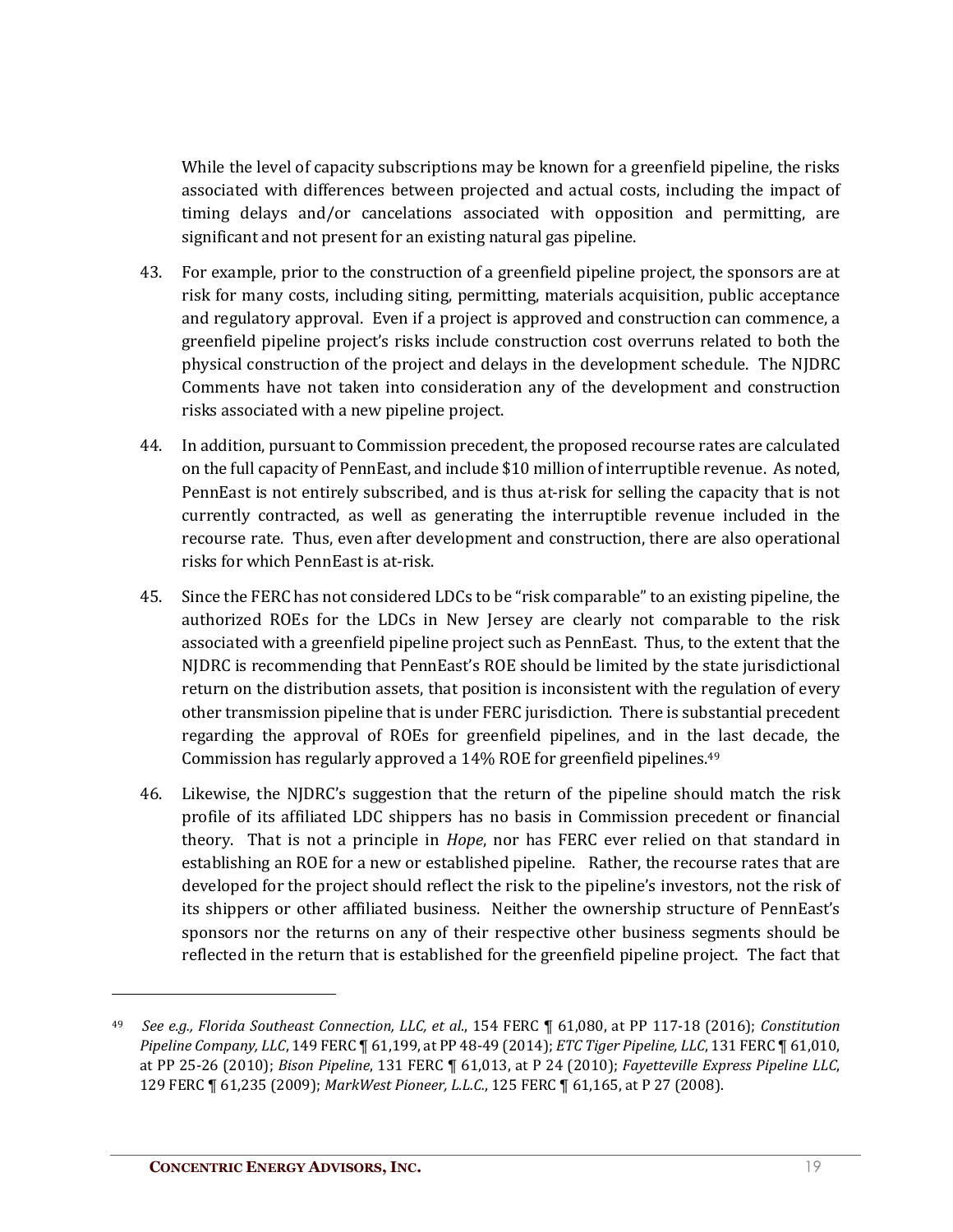the parent company of one of PennEast's sponsors also owns an LDC does not mean that the return for PennEast or other relatively higher risk investments should be deemed comparable to the return on the regulated LDC as suggested by the NJDRC's Comments.

#### *ii. The Example of ROEs in the Range of 8% is Not Instructive*

- 47. In addition to citing authorized ROEs of LDCs in New Jersey and those approved by other state regulators, the NJDRC Comments also state that, "[t]he Commission has been presented with applications of its Discounted Cash Flow ("DCF") methodology that support ROEs in the 8% range," and cite a recent submission by a party in a Southwest Power Pool proceeding. 50
- 48. Submissions in a rate case provide no guidance as to what the Commission believes is an appropriate cost of equity in those proceedings. Nor has the NJDRC provided any evidence that demonstrates that the risk of a group of electric transmission owners is relevant in setting the return for a greenfield natural gas pipeline project. Accordingly, the NJDRC Comments provide no basis for the Commission to set aside its long-standing precedent of approving a 14% ROE for greenfield natural gas pipelines.
- 49. The difference in risk between an existing operating pipeline and a greenfield pipeline was highlighted by the Commission in the *First ECA Midstream*<sup>51</sup> proceeding also referenced in the NJDRC Comments, albeit raised by NJDRC relating to PennEast's proposed debt cost. While First ECA Midstream ("FECAM") proposed a 15% ROE, the Commission concluded that, as an existing pipeline, FECAM's should be comparable to that of other existing pipelines, and required FECAM to utilize the most recent ROE approved in a litigated section 4 rate proceeding (*i.e*., the 10.55% in the EPNG rate proceeding just discussed):

While the Commission has allowed returns up to 14 percent for new greenfield pipeline projects, FECAM is not constructing new pipeline facilities but is continuing to operate facilities that are already in service and have been operating for many years. FECAM has not provided a discounted cash flow analysis or any evidence in support of its requested 15 percent ROE, other than providing references to returns the Commission has previously approved for new pipelines. *We find FECAM has more in common with existing pipelines than with the greenfield pipeline projects that have received returns of 14 percent*. 52

50. Thus, the Commission has recognized that the risks faced by PennEast as a new, large diameter greenfield pipeline are not comparable to an existing pipeline, and nor is there

 $\overline{a}$ 

<sup>50</sup> NJDRC Comments, p. 9.

<sup>51</sup> *First ECA Midstream LL*C, 155 FERC ¶ 61,222 (2016).

<sup>52</sup> *Id.*, at P 23.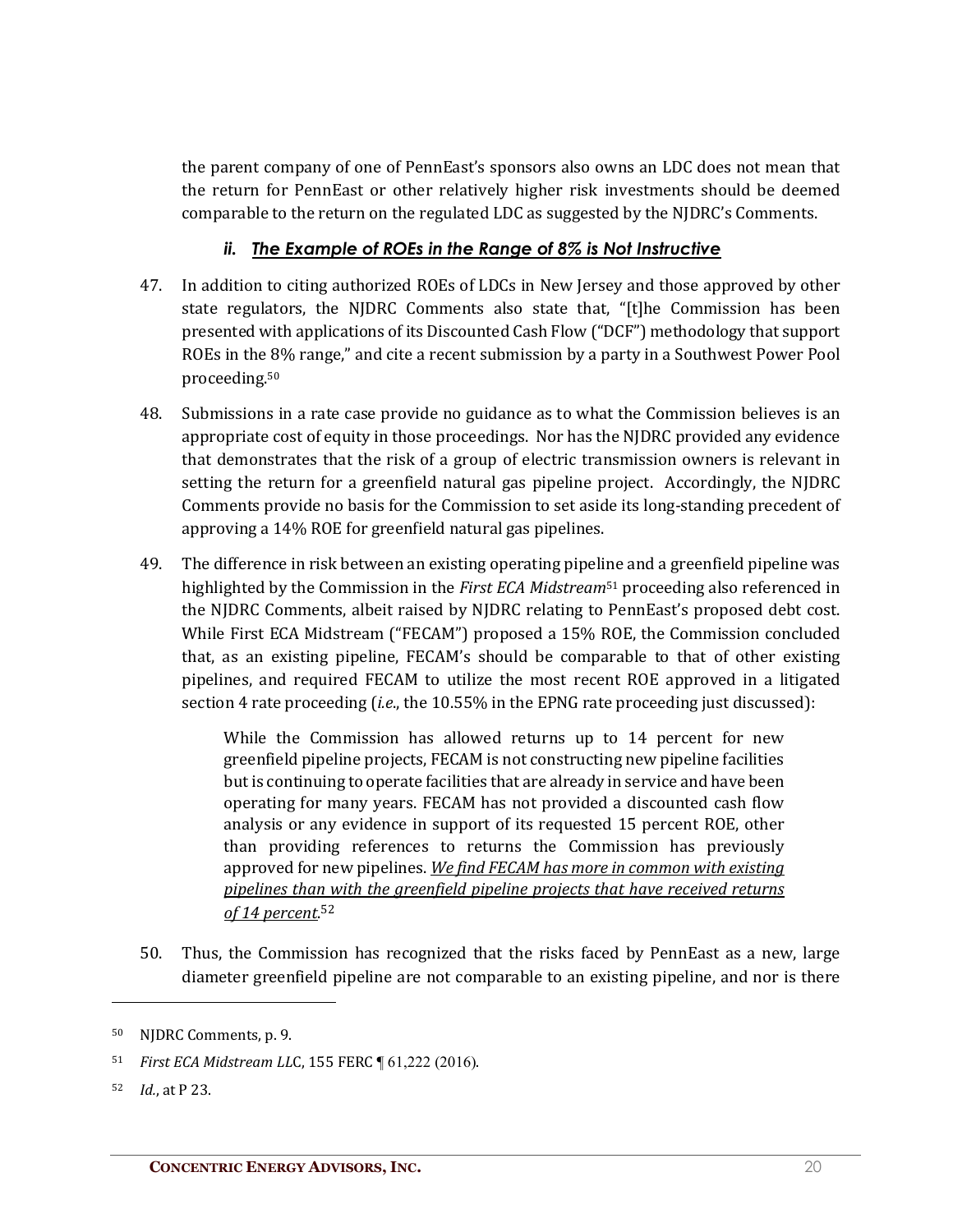any evidence that the risks faced by PennEast are comparable to a group of electric transmission owners as suggested by NJDRC. The fact that the Commission has been presented with DCF results in the range of 8% does not suggest that those results would be determined to be consistent with *Hope* and *Bluefield* either in the Southwest Power Pool case, nor that this level of return would be appropriate for a greenfield pipeline project. In addition, although the Commission was presented a midpoint return in the EPNG case cited in the NJDRC Comments, in three recent cases, the Commission has established a return that was well above the midpoint of the DCF results.53 Consequently, as NJDRC recognizes may be the case, its purported examples of comparable ROEs are not instructive.

#### *iii. The Proposed Cost of Debt is Consistent With – And Lower Than – The Costs of Debt Approved for Other Recent Greenfield Pipelines*

- 51. The NJDRC Comments also state that PennEast has not supported its proposed 6% cost of debt, and has only done so with reference to other pipelines certificated more than five years ago and that involve different markets.54
- 52. However, the Commission has approved at least six greenfield natural gas pipeline projects since 2014 (excluding very short-distance pipelines), and of those six, all have similar or higher costs of debt underlying their recourse rates than proposed by PennEast, and two of the projects (*i.e.*, UGI Sunbury and Constitution Pipeline) are in the same region as PennEast. <sup>55</sup> These decisions are more analogous than the single case NJ Rate Counsel cites in which a company sought a 3% cost of debt in connection with its proposal to operate an existing 16-mile gathering line as an interstate pipeline.
- 53. The NJDRC Comments cite the 3.0% imputed debt cost applied for and approved in the recent *First ECA Midstream* proceeding as an applicable example for PennEast's recourse

 $\overline{a}$ 

<sup>53</sup> *Opinion No. 5*51, 156 FERC ¶ 61,234 (2016); 155 FERC ¶ 63,030 (2016); *Opinion No. 531-B*, 150 FERC ¶ 61,165 (2015).

<sup>54</sup> NJDRC Comments, p. 14.

<sup>55</sup> *See, e.g., UGI Sunbury, LLC*, 155 FERC ¶ 61,115 at P 20 (2016) (approving a 7.0% cost of debt and 14% ROE); *Florida Southeast Connection, LLC et. al.,* 154 FERC ¶ 61,080, at P 118 (2016) (approving a 6.2% cost of debt and 14% ROE); *American Midstream (Midla) , LLC*, 153 FERC ¶ 61,310 (2015) (approving a 7.5% cost of debt and 14% ROE; *see also*, Exhibit P, Part 1, p. 4 of 12 of applicant's certificate application); *Constitution Pipeline Co., LLC*, 149 FERC  $\P$  61,199, at PP 48-49 (2014) (approving a 7.0% cost of debt and 14% ROE); *Sierrita Gas Pipeline, LLC*, 147 FERC ¶ 61,192, at PP 39-40 & n.28 (2014) (approving a 6% cost of debt and 14% ROE); *Cheniere Corpus Christi Pipeline, L.P., et. al.*, 149 FERC ¶ 61,283, at PP 30, 37 (2014) (approving a 7.75% cost of debt and 14% ROE).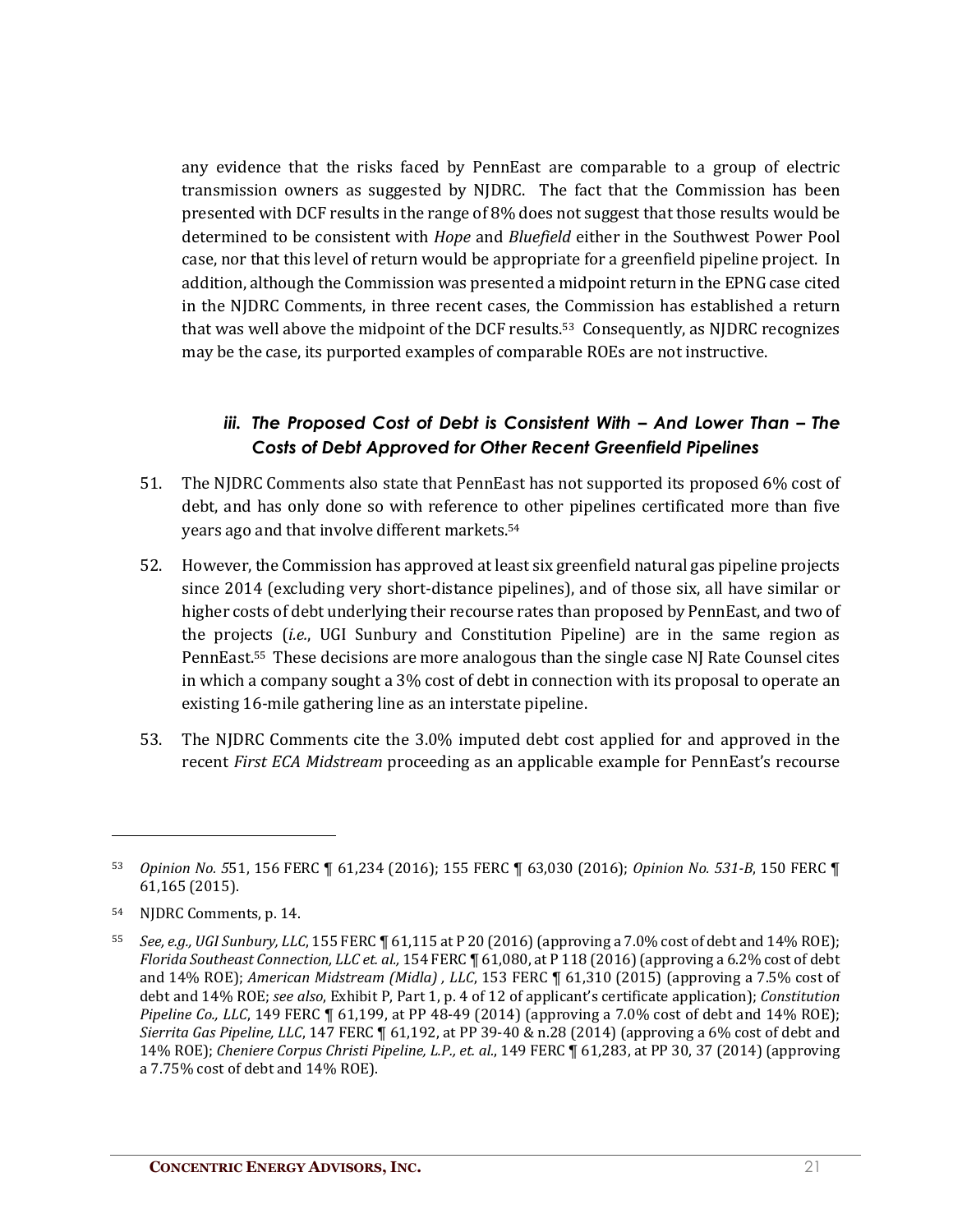rates.56 However, as just discussed, the Commission has recognized that the risk of an existing pipeline such as FECAM and of a new greenfield pipeline such as PennEast are not comparable. In addition, while FECAM proposed and the Commission approved a 3% cost of debt, the NJDRC Comments fail to disclose that FECAM also proposed, and the Commission approved, a capital structure reflecting over 67% equity. 57

### **III. CONCLUSION**

- 54. In questioning the need for PennEast, the NJDRC Comments demonstrate a lack of understanding of how LDCs (and other shippers) contract for pipeline capacity for a myriad of reasons, and not solely to meet their demand requirements. Clearly, the price of transportation capacity and the delivered cost of natural gas to a shipper are important considerations, as well as numerous non-price factors such as reliability, diversity and flexibility, which are attributes sought by state regulatory commissions. The numerous benefits that pipeline capacity options can provide have been widely recognized. These are substantial and important benefits that are relevant in a public interest determination.
- 55. While alleging the proposed ROE underlying the recourse rate is excessive, the NJDRC Comments make a number of incorrect assumptions and are not instructive for assessing the ROE for PennEast. As a threshold matter, PennEast's existing shippers will not pay the recourse rate as assumed by the NJDRC Comments, but rather all have elected to pay a negotiated rate. Thus, there is no basis to NJDRC's claim that New Jersey LDCs will pay the proposed 14% ROE reflected in the recourse rate. Moreover, the NJDRC Comments focus on the authorized returns of New Jersey and other LDCs, as well as other projects that are not greenfield pipeline projects, in evaluating the proposed ROE. The examples cited by the NJDRC Comments are not instructive and are inconsistent with the risk comparability standards established in *Hope* and *Bluefield*. The Commission has historically not relied on LDCs as a risk-comparable proxy group for existing or greenfield pipeline projects. Thus, the examples offered by the NJDRC Comments are not relevant to establishing the cost of equity for a greenfield pipeline project. Moreover, there is significant precedent of the Commission approving the ROE proposed by PennEast for other greenfield natural gas projects, including those in the same region.

<sup>56</sup> NJDRC Comments, p. 15.

<sup>57</sup> *Id.*, p. 14.